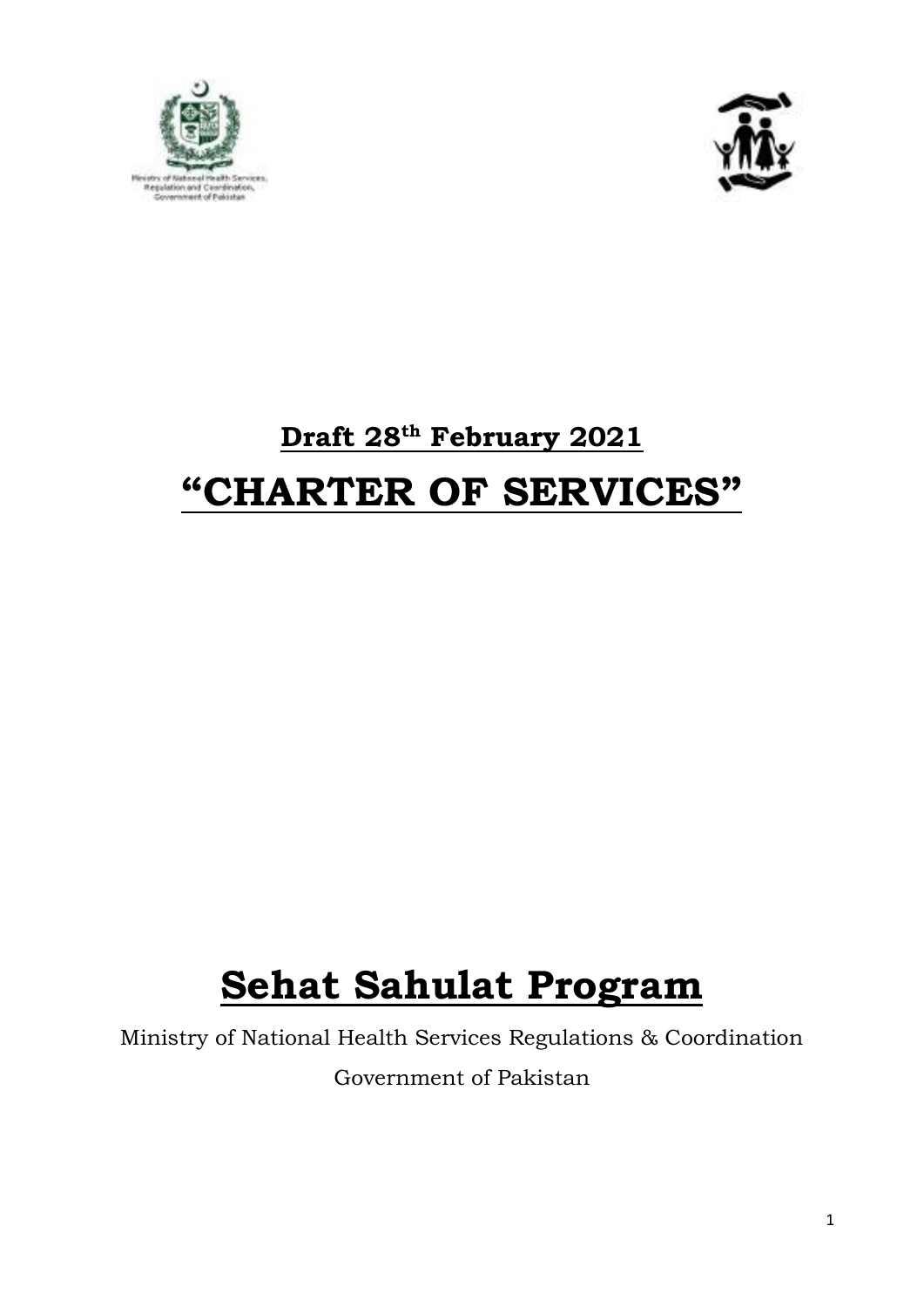### **CONTENTS**

| Heads:                                                          | Page Number: |
|-----------------------------------------------------------------|--------------|
|                                                                 | 3            |
|                                                                 | 3            |
|                                                                 | 4            |
|                                                                 | 4            |
|                                                                 | 5            |
|                                                                 | 6            |
| Health Care Facilities / Providers (Rights & Responsibilities): | 7            |
| Sehat Sahulat Program (Rights & Responsibilities):              | 8            |
|                                                                 | 11           |
|                                                                 | 12           |
| Services Covered under Sehat Sahulat Program:                   | 13           |
|                                                                 | 14           |
|                                                                 | 15           |
|                                                                 |              |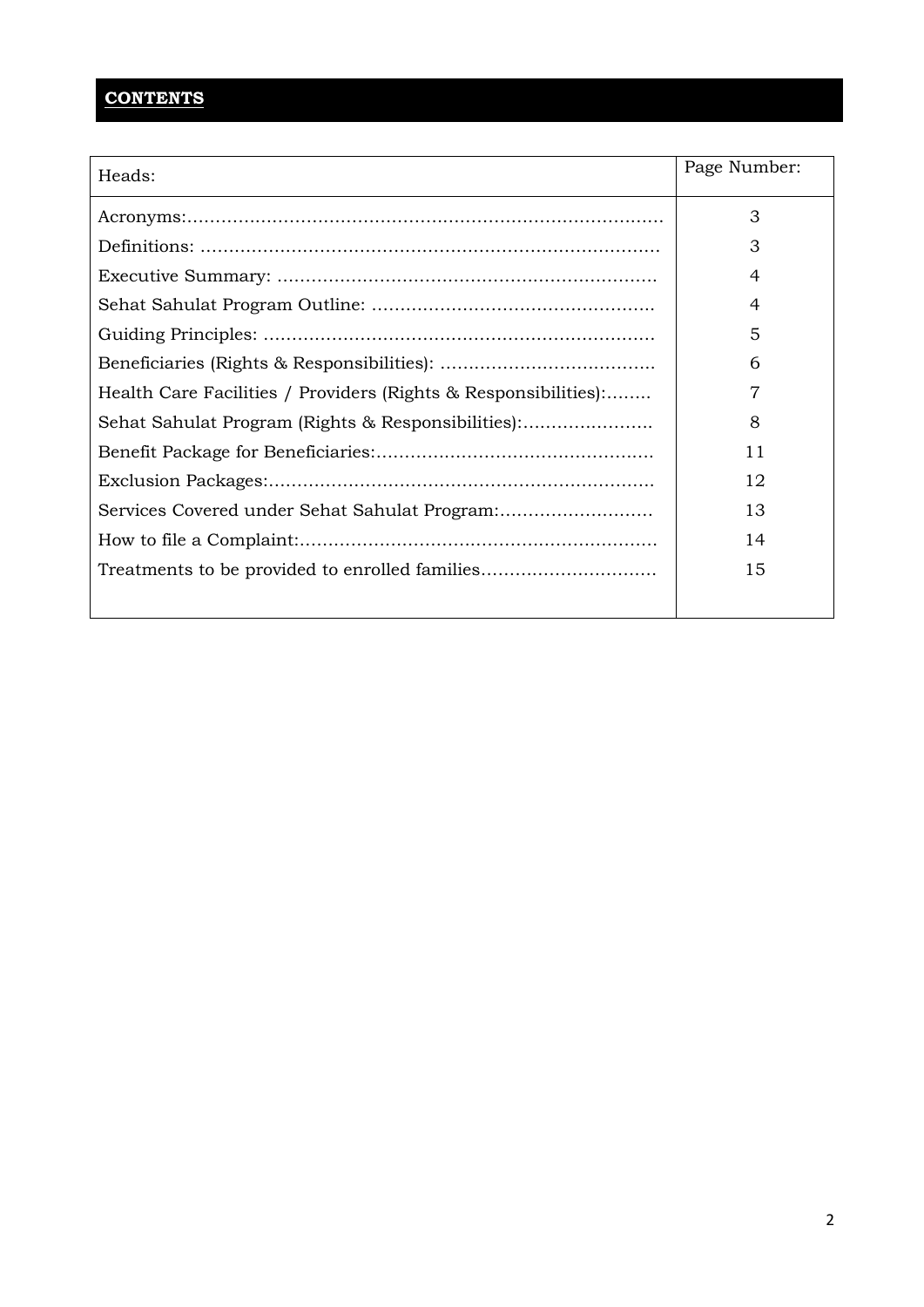#### **ACRONYMS**

| AJK         | Azad Jammu and Kashmir           |
|-------------|----------------------------------|
| GB          | Gilgit Baltistan                 |
| <b>HCSP</b> | Healthcare Service Provider      |
| <b>ICT</b>  | Islamabad Capital Territory      |
| KP          | Khyber Pakhtunkhwa               |
| <b>NSER</b> | National Socio-Economic Registry |
| SSP         | Sehat Sahulat Program            |

#### **DEFINITIONS**

**Sehat Sahulat Program:** A social health protection initiative of Federal and Participating Provincial and Regional Governments.

**Healthcare Services:** means services provided in case of indoor treatment is required for beneficiaries suffering from disease, injury or disability including procedures that are similar to forms of medical, or surgical care.

**Healthcare Service Provider**: mean the Hospital, Nursing Home, Day Care Center or such other medical aid provider public or private which are duly registered with the respective health authorities, if exist, or has been contracted by insurance company to provide Health care services under SSP.

**NSER Criteria:** mean the criterial through National Socio-Economic Registry, which have been devised by the EHSAAS / Benazir Income Support Program (BISP), for identification of poorest population and their enrolment in their various social protection program, through targeting survey to avail BISP benefits.

**Benefit(s):** mean the health services that the beneficiaries of this scheme shall be entitled to receive services subject to the terms, conditions, limitations and exclusions of the program.

**Beneficiary(ies)**: mean eligible members of the family in the nominated districts, enrolled under SSP and whose premium shall be paid by the Government.

**Family:** A family is defined as a group composed of (i) husband, wife and unmarried children; (ii) husband and wife without any children; (iii) divorced / separated woman/man, widow or widower with or without unmarried children.

**Rights**: are legal, social, ethical principles of freedom or entitlement, which are the fundamental normative rules about what is allowed to people or owed to people, according to the legal system. "Health for All" is a primary goal of the Government and SSP is striving to achieve universal indoor health coverage in Pakistan. SSP will strive to make provision for: Improvement, Access, Equity, and Quality of healthcare service, and provision of ancillary matters. The prime organization registering doctors and dentists is Pakistan Medical Commission (PMC). PMC, along with other regulatory authorities, have defined the patients, service providers rights in their code of ethics. These rights and responsibilities are essential to make sure that quality in healthcare is provided.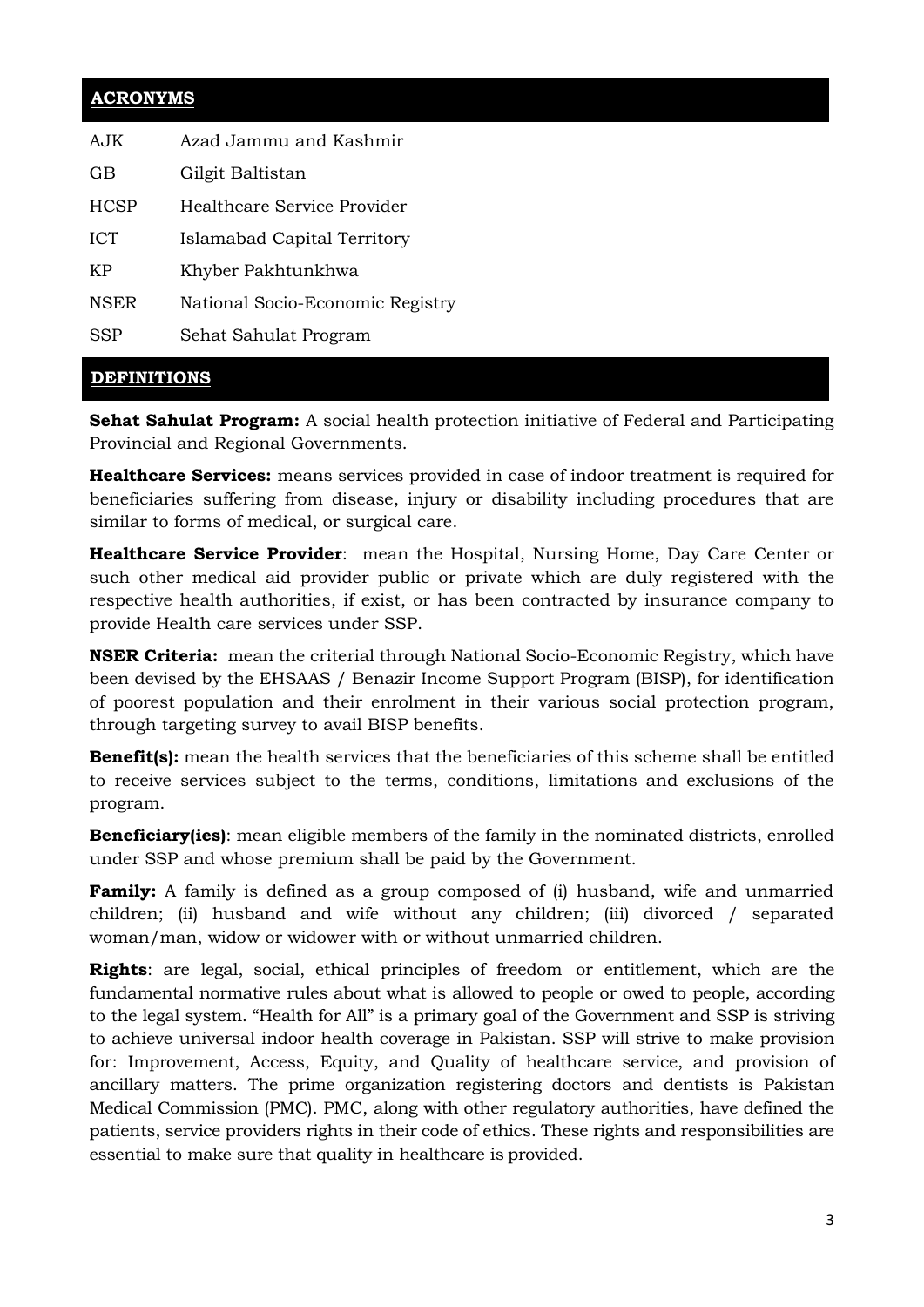#### **EXECUTIVE SUMMARY**

Sehat Sahulat Program (SSP) has developed Charter-of-Services to ensure that the rights and responsibilities of direct and indirect stakeholders of the program are safeguarded. This Charter-of-Services is intended to be used as a tool to assess and ensure that Sehat Sahulat Program refer to or to know what their rights and responsibilities are while functioning in the healthcare services to targeted audience across Pakistan. The documents also focus on a beneficiary centered approach and promotes participation by patients and healthcare providers as well. It also empowers Sehat Sahulat Program to feel secure and safe and to perform their functions in providing quality healthcare services in all focused districts and regions with protection of property, and without fear of harassment / violence.

The Charter-of-Services will be reviewed annually or on a need basis, as deemed appropriate by Sehat Sahulat Program, in view of its experiences, through a consultative process involving Federal & Provincial Stakeholders, targeted beneficiaries, patients, healthcare service providers, related professionals, staff and other stakeholder groups.

#### **SEHAT SAHULAT PROGRAM OUTLINE**

Government of Pakistan's envisages to ensure Universal Health Coverage (UHC) for all Pakistani population. As a first step the Government, under its Sehat Sahulat Program, has launched Universal indoor Health Coverage (UiHC) in 2015 for the provision of indoor / hospitalization services to its families.

Sehat Sahulat Program is a social health protection initiative of Federal and participating Provincial and Regional Governments, working to provider financial health protection to vulnerable and marginalized families against catastrophic indoor health care expenditure. The program is a part of the National vision to ensure Universal Health Coverage (UHC) for all Pakistani families so that no one is denied quality health care services only because of financial constraints.

The program started with providing social health insurance to poor families and now its coverage is gradually been increased to other socio-economic strata of the population with district by district expansion in Punjab, Islamabad Capital Territory (ICT), Azad Jammu and Kashmir (AJK), Gilgit-Baltistan (GB), Newly Merged Districts of Khyber Pakhtunkhwa (NMD-KP) and Tharparkar - Sindh. As of today, Federal Government and Government of Punjab, under its Quami Sehat Card, is providing free of cost health insurance to more than 10 million families. Both Governments are also working to increase the ambit to additional 25 million population of districts under its domain. In additional to it, Government of Khyber Pakhtunkhwa, under its Sehat Insaf Plus card, is providing free of cost health insurance to more than 6 million families in the province.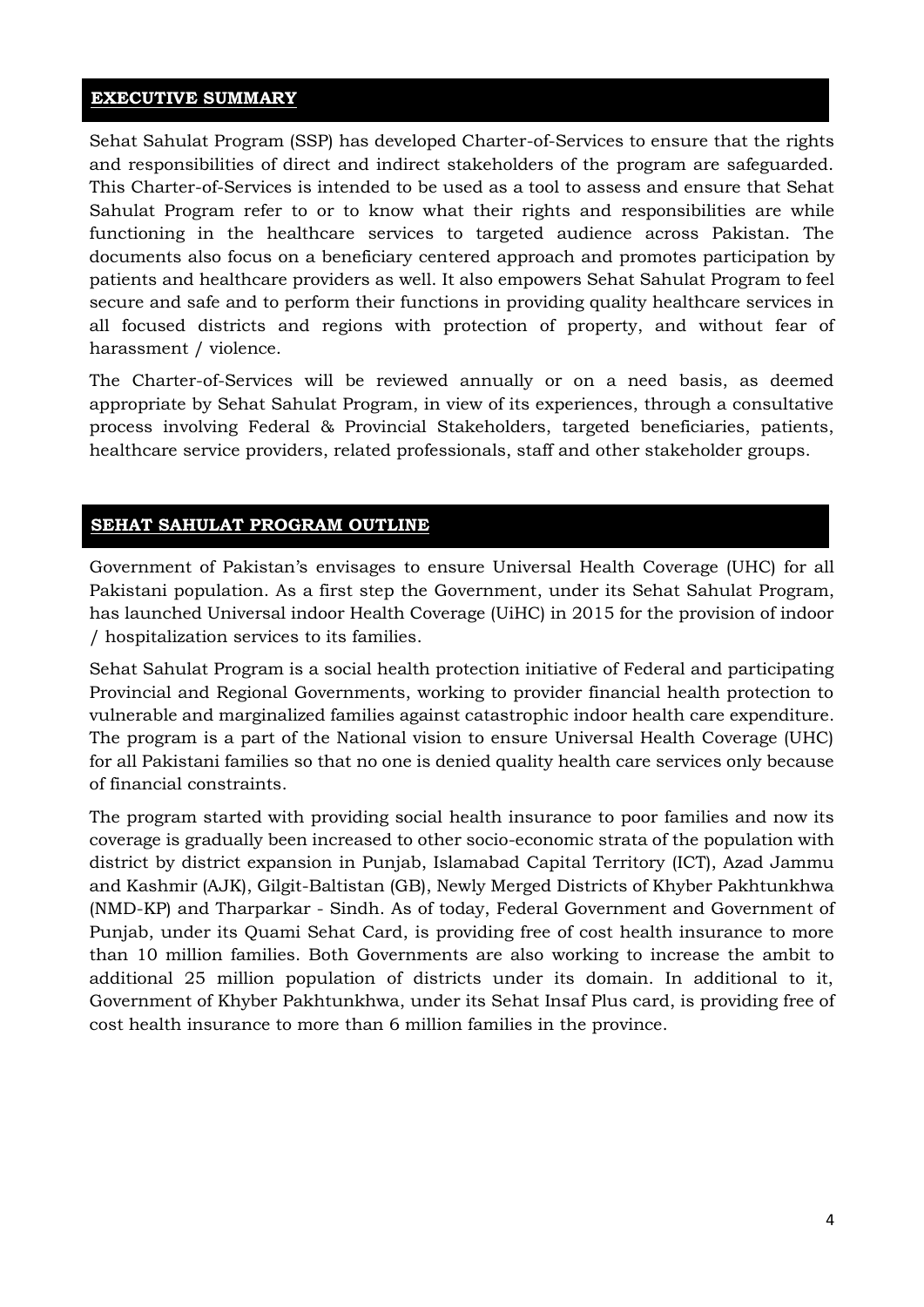#### **GUIDING PRINCIPLES**

There are three guiding principles which describes how this Charter-of-Services of Sehat Sahulat Program rights and responsibilities applies in the healthcare delivery system.

- 1. Everyone targeted has the right to access safe and quality indoor healthcare and this right is essential for the Charter-of-Services to be meaningful.
- 2. The Government commits to international agreements like the Geneva Declaration, Alma Ata Declaration, Sustainable Development Goals (SDGs) etc.; about human and health rights which recognize everyone's right to have the highest possible standard of physical and mental health.
- 3. Pakistan consists of people with different cultures and way of life, and the Charterof-Services acknowledges and respects these differences.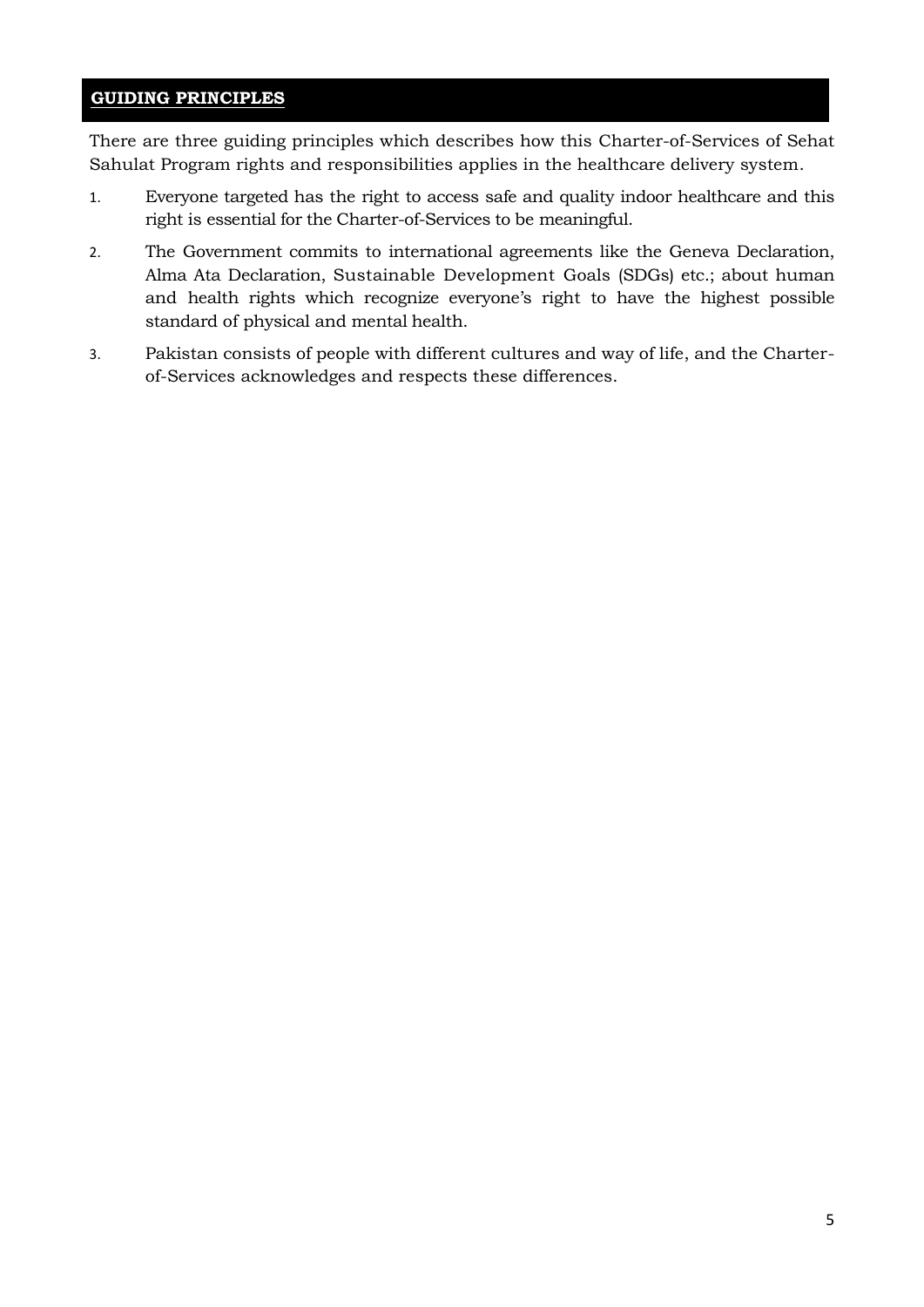#### **A. BENEFICIARIES**

#### **A.1: Rights**

- *i.* All beneficiaries of the program have the right to be shown Respect, Dignity and Consideration towards them*.*
- *ii.* Within the premises of Hospitals and health care facility, the patients / beneficiaries and attendants have the right to be treated with dignity and respect.
- *iii.* Beneficiaries have the right to not face violent and aggressive behavior by HCSP / staff.
- *iv.* Have the right to be provided with a bed and its amenities like clean bed sheets, bathroom facility, proper ventilation etc.
- *v.* Have the right to be provided free of cost indoor healthcare services without waiting and standing in long ques.
- *vi.* Have the right to enquire about the status of the health cards, entitled, services and its coverage limits.
- vii. Have the right to receive information present in Annex-I, Annex-II and Annex-III regarding benefit package, empaneled hospital, how to utilize and avail healthcare services and what is not covered in the program.
- *viii.* Have the right to get treatment in an environment that is not hostile in terms of sex, gender, sexual orientation, (presumed) race or ethnicity.
- *ix.* Have the right to access information about free follow up after discharge and transport charges given to them.
- x. Have right to express themselves and their opinions without victimization.
- *xi.* Have the right to lodge complain against any service not given or behavior of the health care staff while dialing 24/7 active help line number of 0800-09009.

#### **A2: Responsibilities**

- i. Ensure tolerance and patience with hospital staff during treatment
- ii. Should bring health card (Quami Sehat Card) / CNIC and Form-B in case of Minor when come to hospital for treatment
- iii. Should understand the program coverage and especially what is not covered in the program
- iv. Should read the program flyer / brochure and other information material to increase his/her level of awareness about the program and given rights
- v. Should call to help line number given on the card for inquiring about the empaneled hospital in the district / or nearby premises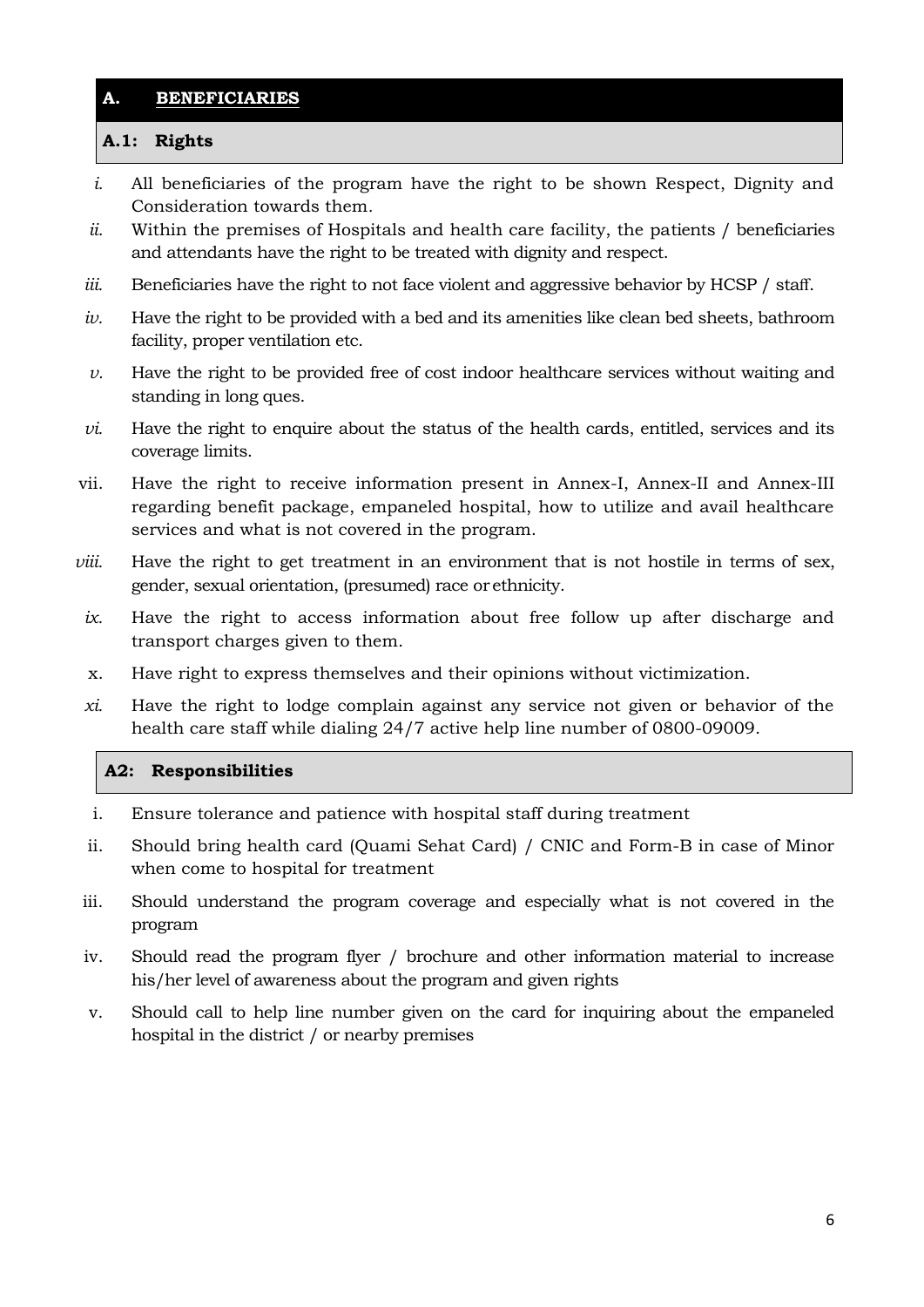#### **B: HEALTHCARE SERVCIES FACILITY / PROVIDERS**

#### **B-1: Rights**

*Rights of healthcare providers are as below:*

- i. Every registered healthcare facility/provider has an equal right to provide healthcare services, get equal benefit and protection under law, with no discrimination.
- ii. Not to be unfairly discriminated against by any agency, patient, medical scheme, medical faculty, government or any other person or institution on the basis of race, religion, belief, origin or any other ground of its owner(s).
- iii. Have a right to perform its functions inits areas of interest, geographical location in focused districts subject to not contradicting Government policies/ law.
- iv. Have right to develop their organization's own policies, procedures for functioning of daily operations of the healthcare service provider; while keeping in mind that it should not contradict any existing rules or regulations set by theGovernment or regulatory authorities.
- v. Have the right to be reimbursed for the claims by insurance company on timely basis as decided in contract
- vi. Have the right to open healthcare facility at a place ensuring safety of patients and employees.
- *vii.* Have the right to get protection, physical and financial, in case of damages, clash- es /conflicts.
- viii. Have the right to refuse the use of healthcare facility building / walls for displaying merely only advertisement and posters by private sector enterprise.

#### **B-2: Responsibilities**

- i. Hospital will ensure to provide cashless indoor healthcare services to beneficiaries
- *ii.* Ensure not to unreasonably refuse a patient's access to healthcare, especially where there are no other health facilities available nearby
- *iii.* Ensure not to refuse emergency treatment topatients/ beneficiaries
- *iv.* Ensure to treat all patients equally and provide them with the same level of concern irrespective of age, color, disability or illness, gender, marriage, race, religion or belief, nationality, politics or social status
- *v.* Management of healthcare service provider ensures not to harass patients, healthcare provider staff on the basis of sex, gender, sexual orientation, race or any group characteristic.
- *vi.* Ensure to respect the religion, beliefs and opinions of their patients, healthcare service providers and staff, even if it differs from their own
- *vii.* Ensure to provide a safe environment, especially where harmful medical equipment, medicines or devices are used.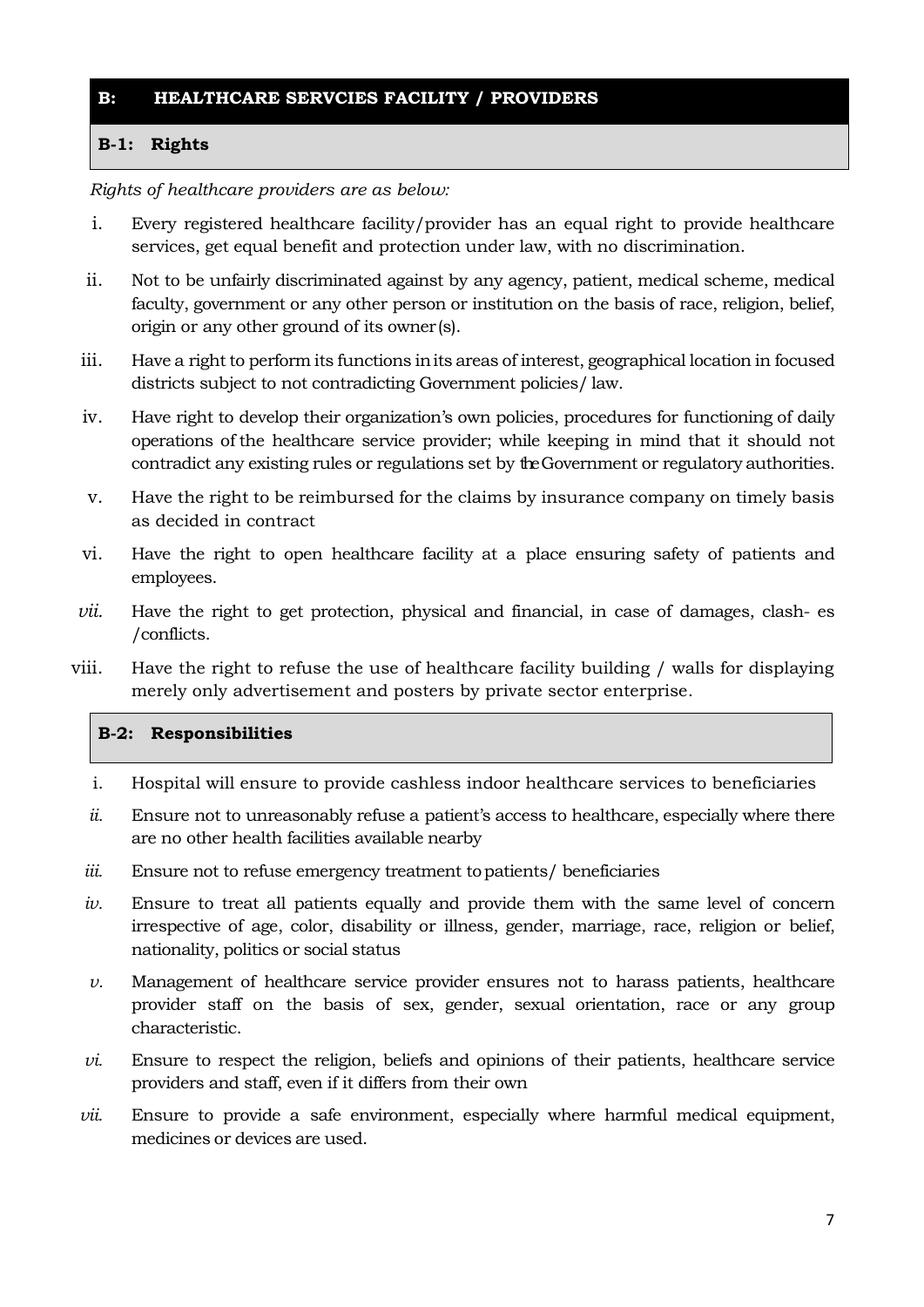- *viii.* Ensure to provide an environment that is not harmful to the health or wellbeing of HFO/SSP staff and appropriate management of stressful situations and supervision/ assistance available in case any conflict arises
	- *ix.* Ensure the physical protection of any equipment/ material /Data and medical record available for Sehat Sahulat program
	- *x.* Have the responsibility to provide separate room / counter to health facilitation officer of Sehat Sahulat program along with PC/ Internet/ Stationary etc.
- *xi.* To ensure that medical waste is disposed of appropriately andsafely.
- *xii.* To follow protocols related to infectious disease control.
- *xiii.* To inform their patients of the harmful effects of medicines and how to store and use it properly
- *xiv.* To adopt practices with good and rational practices to prescribed drugs.
- *xv.* To ensure that medical reports are fair and accurate
- xvi. Ensure capacity building and trainings of hospital staff/accounts section for claim development and processing in health insurance.
- *xvii.* Ensure maintaining a proper mechanism available for complaints of beneficiaries

#### **C: GOVERNMENT / SEHAT SAHULAT PROGRAM:**

#### **C1: Rights**

- i. Have right to freedom to take part in different discussions at technical level for betterment of program and services.
- ii. Have right to freedom providing services, keeping intact the professionalism, within the limits set by the Government and the law in general.
- iii. The right to have their grievances taken up atappropriate forums.
- iv. Have the right to initiate disciplinary enquiries against any employee/staff.
- v. Have right to initiate and participate in career development activities, education and capacity building trainings and research activities
- vi. Have the right to participate in the collaborative process of decision making, policy making and political choices.
- vii. Have right to privacy of information regarding data of beneficiaries
- viii. Have the right to pass any feedback, suggestions and raise concerns or complaints to the without any fear of revenge and harassment by Health Care Service Provider/ insurance company etc.
- ix. Have the right to be aware of procedures of complaints and resolution of disputes.
- x. Have right to be given information on how to give feedback and comment or raise concerns about the health services and care.
- xi. Have the right to seek compensation if any beneficiary of SSP has been charged extra by hospital or staff as Sehat Sahulat program provides caseless services.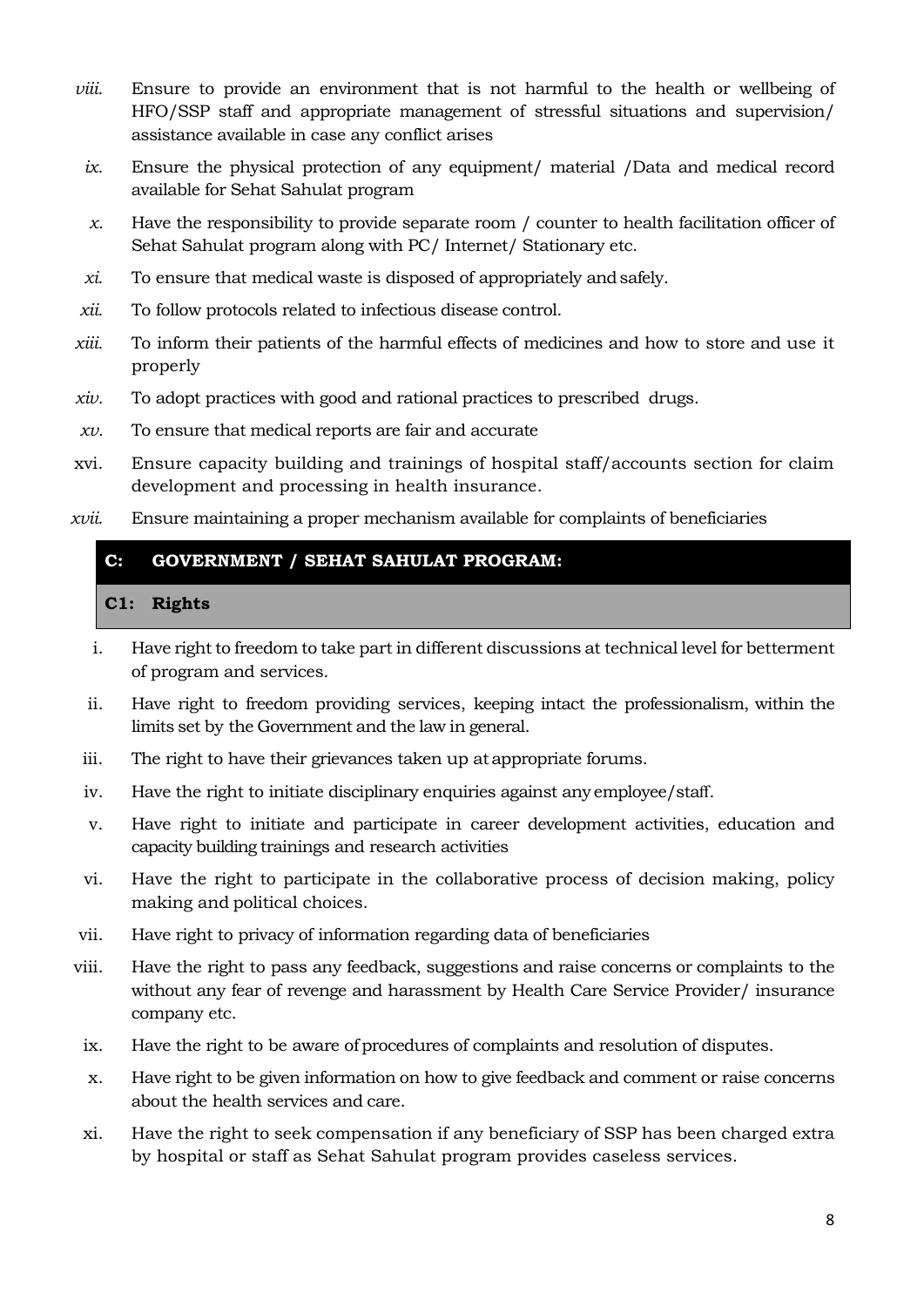#### **C-2: Responsibilities**

*Government – Sehat Sahulat Program responsibilities are:*

- i. To exercise their rights to such an extent that it does not affect the healthcare of their beneficiaries/patients.
- ii. Not to exercise its rights in such a manner that it discriminates against any other healthcare service provider/ patient/ employee.
- iii. To facilitate and harmonize the employment rights of healthcare providers employed by them.
- iv. To ensure that patients will take part in any research activity by SSP with their full and informed consent.
- v. To ensure that any political affiliation and activities does not interfere with their duties to good patient care and providing cashless healthcare services
- vi. To ensure the rights of the staff / employees of SSP and their safety and protection
- vii. Ensure to provide proper mechanism to beneficiaries for complaints redressal
- viii. To withhold from initiating or participating in fraudulent healthcare and to report unethical behavior of hospitals staff, etc to the appropriate authorities and deempanel them
- ix. To raise any concerns about the safety, effectiveness or cleanliness of services that may affect the health of beneficiaries/patients and their families/ employees / staff of Sehat Sahulat Program and society.
- x. To discuss any misunderstandings/ lack of understanding regarding healthcare services, procedures, rules and policies of Sehat Sahulat Program through the appropriate methods/ channels.
- xi. To give complete information and awareness to the beneficiaries about their rights to use health card and not to demand services which are not covered in the program
- xii. To provide access to information requested by their patients and to ensure that health data is stored safely and not passed to others without the patient's informed consent.
- xiii. Provide information to the patient using the appropriate medium and language, so thatit's easily understood.
- xiv. Management of Sehat Sahulat Program have a responsibility to listen to their beneficiaries/ patients and take their views and complaints into consideration.
- xv. Have proper mechanism available for complaint management and redressal
- xvi. Sehat Sahulat Program have the responsibility not to advertise in an unprofessional or comparative-manner.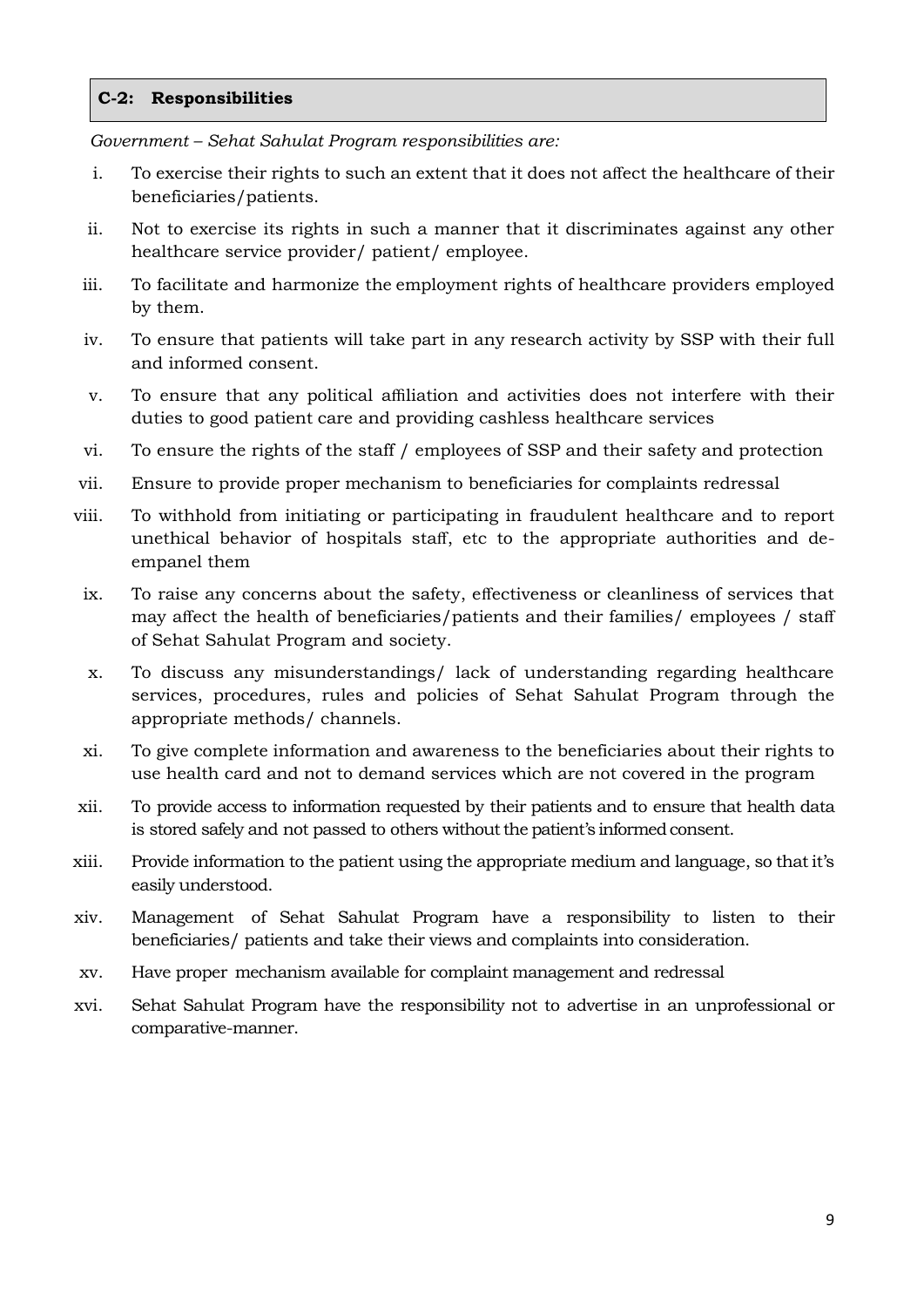#### **DISCLAIMER**

The above-mentioned rights and responsibilities are intended to be used as a tool that Sehat Sahulat Program refer to or to know what their rights and responsibilities are while functioning in the healthcare services across Pakistan. It also focuses on a patient Centered approach and promotes participation by beneficiaries / patients and Healthcare service providers and other stake holders. It also empowers government - Sehat Sahulat program to feel security, safety and to perform its functions and provide quality healthcare services with protection of all the rights and with dignity and respect.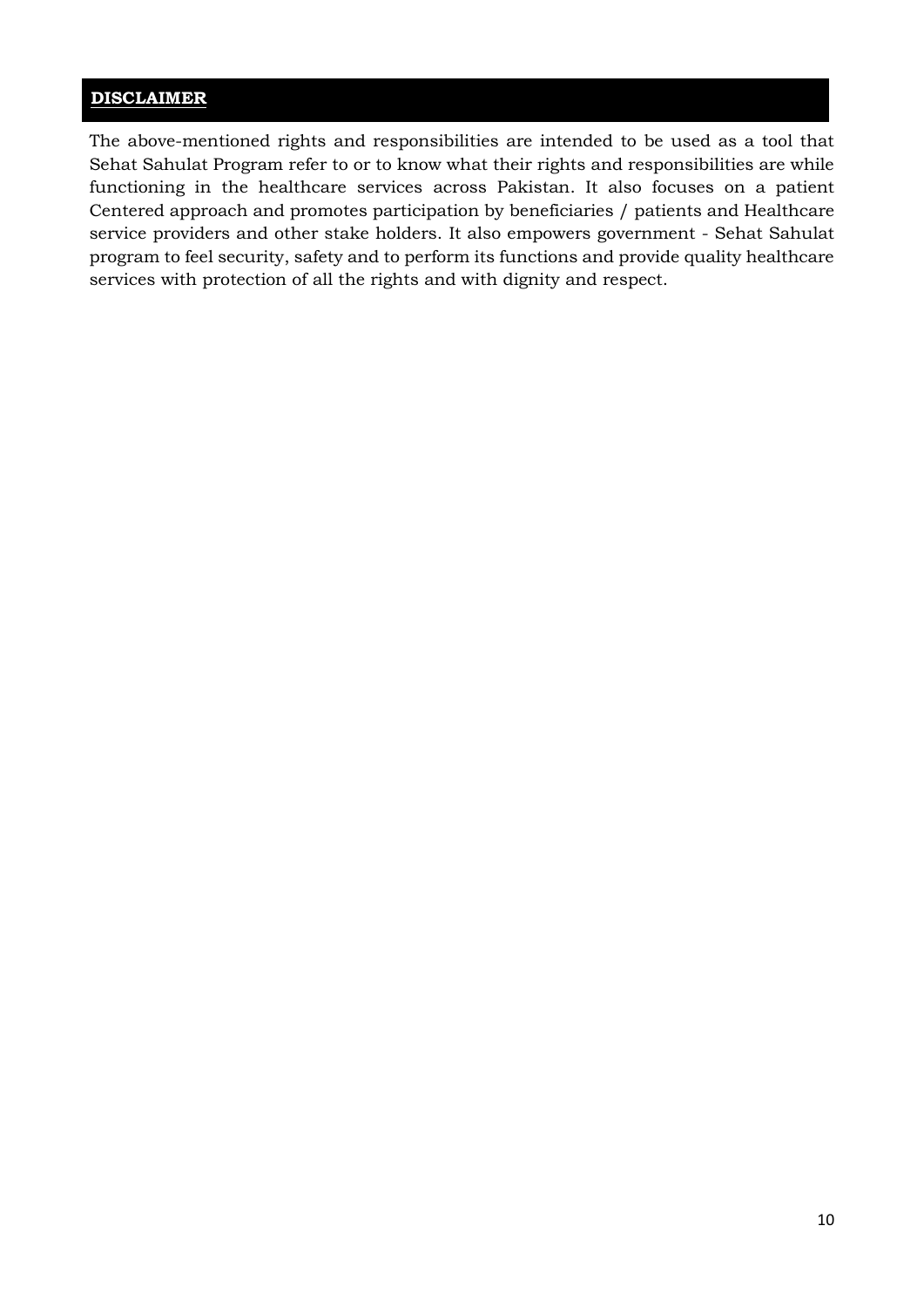### **"Benefit Packages"**

| Name of<br>Package: | <b>Priority Disease Treatment Package</b><br>(Indoor Health Care Only)                     | <b>Secondary Care Treatment Package</b><br>(Indoor Health Care Only)               |
|---------------------|--------------------------------------------------------------------------------------------|------------------------------------------------------------------------------------|
| Financial           | <b>Initial Coverage:</b>                                                                   | <b>Initial Coverage:</b>                                                           |
| Coverage            | Rs: 300,000 / family / year                                                                | Rs: 60,000 / family / year                                                         |
| in                  | <b>Additional Coverage (If required*):</b>                                                 | <b>Additional Coverage (if required*)</b>                                          |
| Package:            | Rs: 300,000 / family / year                                                                | Rs: 60,000 / family / year                                                         |
| <b>Diseases</b>     | Heart diseases<br>$\bullet$                                                                | All medical illnesses<br>$\bullet$                                                 |
| Covered             | Diabetes mellitus complications<br>$\bullet$                                               | All surgical illnesses<br>$\bullet$                                                |
| in                  | Burns and accidents                                                                        | Maternity<br>services<br>including<br>$\bullet$                                    |
| Package:            | Dialysis<br>$\bullet$                                                                      | normal delivery and C-section.                                                     |
|                     | Chronic Diseases necessitating<br>$\bullet$                                                |                                                                                    |
|                     | admissions including tuberculosis,                                                         |                                                                                    |
|                     | Hepatitis B+C, Chronic liver                                                               |                                                                                    |
|                     | disease, HIV and Rheumatology                                                              |                                                                                    |
|                     | Organ failure management                                                                   |                                                                                    |
|                     | Cancer management including                                                                |                                                                                    |
|                     | chemotherapy, radiotherapy &                                                               |                                                                                    |
|                     | surgery.                                                                                   |                                                                                    |
|                     | Neuro-surgical procedures<br>$\bullet$                                                     |                                                                                    |
| Benefit             | All emergencies covered<br>1.                                                              |                                                                                    |
| Riders:             | Up to 4 Antenatal and 1 Post Natal check-up.<br>2.                                         |                                                                                    |
|                     | 3.<br>Complementary counselling on family planning on available contractive                |                                                                                    |
|                     | methods, nutrition, immunization and maternal-new born health.                             |                                                                                    |
|                     | Provision of one long-term contraception, if agreed by family.<br>4.                       |                                                                                    |
|                     | One free follow-up post admission<br>5.                                                    |                                                                                    |
|                     | 6.                                                                                         | Transportation Cost of Rs: 1,000 per discharge from hospital, 3 times in a         |
|                     | given year.<br>Burial Support to family of Rs: 10,000 per death of beneficiary in an<br>7. |                                                                                    |
|                     | empaneled hospital.                                                                        |                                                                                    |
|                     | 8.                                                                                         | Inter-provincial / inter-district / nation-wide portability of benefit package     |
|                     | through which an enrolled family member can access services in any                         |                                                                                    |
|                     | empaneled hospital, include private sector hospitals, across Pakistan.                     |                                                                                    |
| * Excess            | a)                                                                                         | In case if patient is admitted in hospital and require additional resources to     |
| of Loss             | complete treatment.                                                                        |                                                                                    |
| Coverage            | b)                                                                                         | In case if patient arrives in hospital with life threatening / critical conditions |
|                     | and requires additional resources for treatment.                                           |                                                                                    |
|                     | $\mathbf{c}$                                                                               | In case women arrives with maternity services and require additional               |
|                     | resources for treatment.                                                                   |                                                                                    |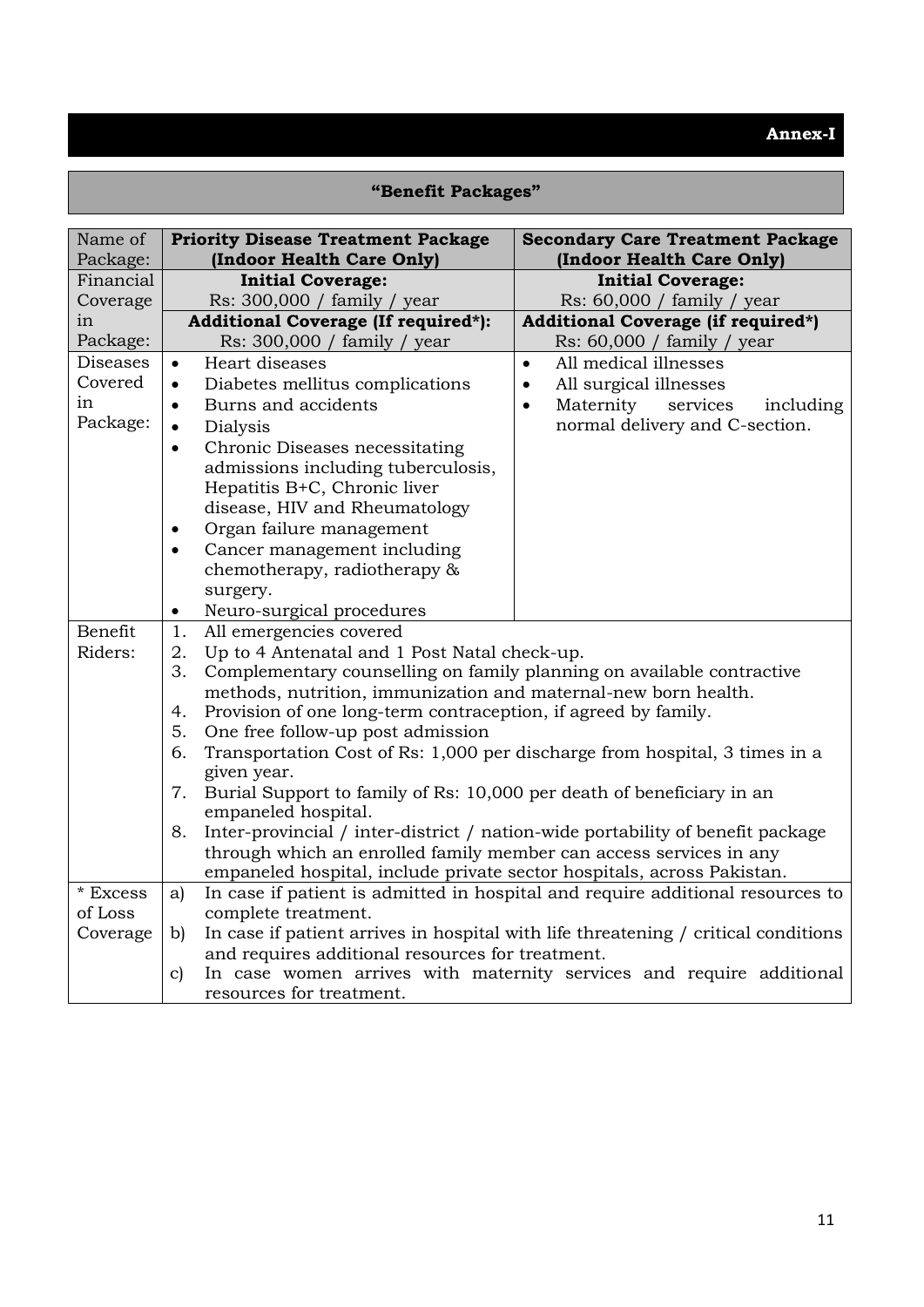#### **"Exclusion Packages"**

Exclusion list for Secondary Health Care policy shall include:

- 1. Costs resulting from self–inflicted injury, attempted suicide, abuse of alcohol or drug addiction.
- 2. Psychotic, mental or nervous disorders (including any neuroses and their physiological or psychosomatic manifestations) or sexual reassignment (whether or not for psychological reasons).
- 3. Treatment or investigation of fertility, infertility, sterilization or contraception and any complication relating thereto or hormone treatment and investigations.
- 4. Participation in or training for any dangerous or hazardous sport, pastime or competition or riding or driving in any form of race or competition or any professional sport.
- 5. Injuries as a result of an illegal act other than a minor misdemeanor or minor delinquency by the insured person.
- 6. Injury or treatment resulting from war, riots, invasion, act of foreign enemies, hostilities or war like operations (whether war be declared or not), civil war, mutiny, civil commotion assuming the proportions of or amounting to a popular uprising, military up-rising, insurrection, rebellion, military or usurped power or any act of any person acting on or on behalf of or in connection with any organization actively directed towards the over-throw or to the influencing of any government or ruling body by force, terrorism or violence.
- 7. Ionizing radiation or contamination by radio-activity from any nuclear fuel or nuclear waste, from the process of nuclear fission or from any nuclear weapons material.
- 8. Services or Treatment in any spa, hydro-clinic, sanatorium, nursing home or long term-care facility that is not a Hospital.
- 9. Acquired immune deficiency syndrome (AIDS), AIDS related complex syndrome (ARCS) and all diseases caused by and or related to HIV virus or any other sexually transmitted disease.
- 10. Experimental or unproven treatment.
- 11. All dental Treatments or oral surgery.
- 12. Cost of correction of refractive errors of the eye and procedures such as Radial Keratotomy and Excimer Laser. Unjustified hospital admission.
- 13. Cosmetic or plastic surgery, unless it is re-constructive surgery necessitated by an Injury that occurred during the period whilst the insured person was covered under this policy and subject to the limits and sub-limits stated in the structure of benefits.
- 14. Any increase in the expenses incurred for treatment on account of the insured person being admitted to a more expensive room than allowed by his daily room and board limit.
- 15. Any Out-patient Treatment.
- 16. Any charges in respect of the donor for organ transplant claims.
- 17. Prostheses, corrective devices and medical appliances which are not surgically required
- 18. Personal comfort items such as, charges for telephone, meals for other than the patient or other items not medically necessary.
- 19. Treatment received in allocation other than the insured person's geographical area of coverage.
- 20. Natural catastrophes including, but not limited to flood, earthquake, avalanche and cyclone.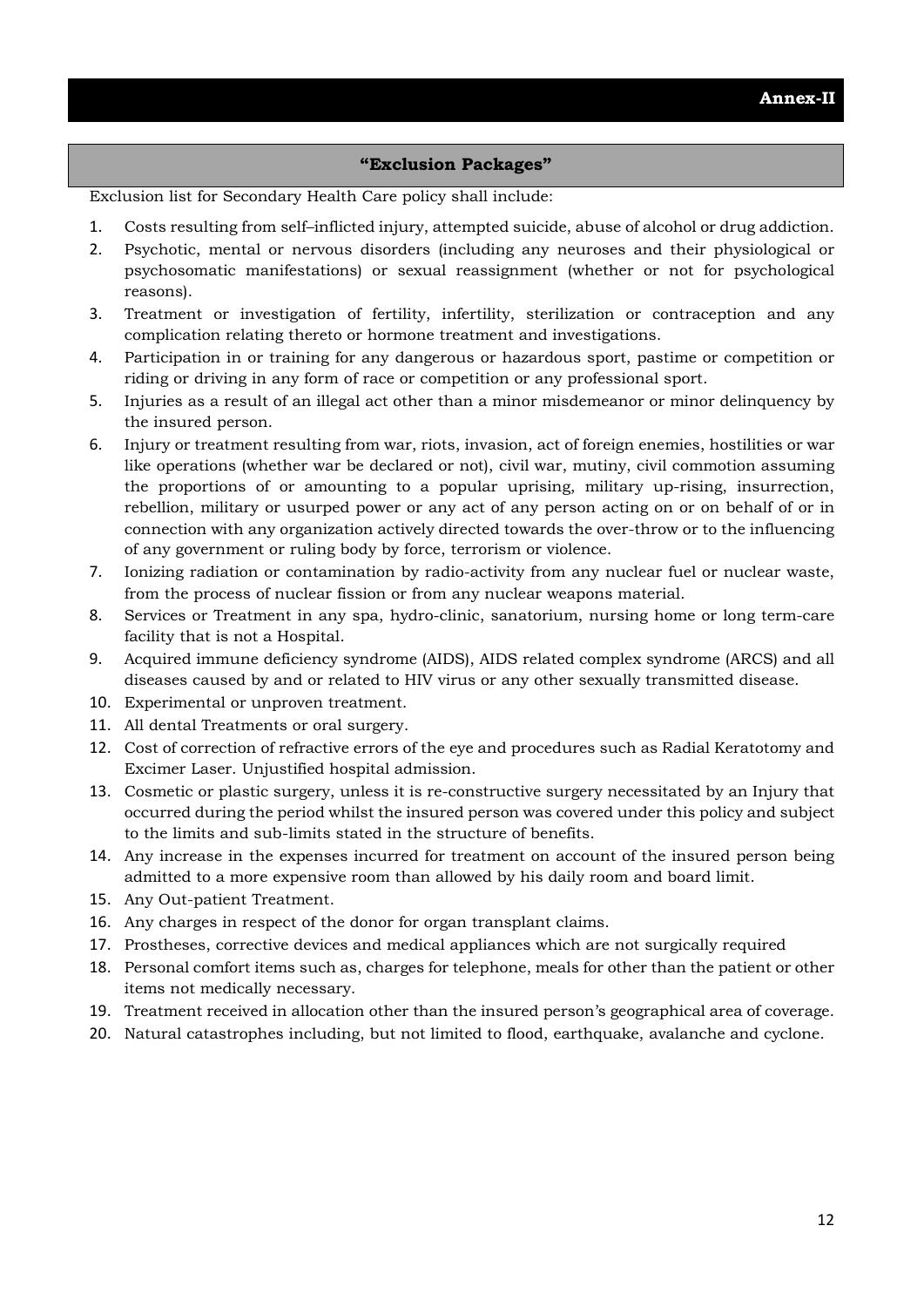#### **"Inclusion Criteria"**

The following diseases shall be covered under Priority disease coverage Program:

- **1.** Cardiovascular Diseases:
	- a. Coronary obstructive disease necessitating angiography, angioplasty or CABG
	- b. Hospitalization necessitated by hypertension
	- c. Valvular heart disease
- **2.** Diabetes Mellitus
	- a. Complications of increased blood sugar, necessitating hospitalization
	- b. Complications like Diabetic foot necessitating hospitalization
- **3.** Burns and Road Traffic Accidents necessitating hospitalization
	- a. Life and limb saving treatment including implant and prosthesis
- **4.** End Stage Renal Disease & Renal Dialysis
- **5.** Chronic Diseases
	- a. Tuberculosis, necessitating hospitalization
	- b. Treatment for Hepatitis B & C, including complications of these diseases
	- c. Chronic Liver Disease necessitating hospitalization
	- d. Treatment for HIV
- **6.** Organ Failure, including and limited to
	- a. Liver Failure
	- b. Renal Failure
	- c. Cardiopulmonary Failure
- **7.** Oncology, limited to
	- a. Chemotherapy
	- b. Radiotherapy
	- c. Surgical Treatment
- **8.** Neurosurgical, including and limited to
	- a. Laminectomies
	- b. Cerebrovascular procedures
	- c. Spinal Neuro Surgery
	- d. Peripheral nerve injury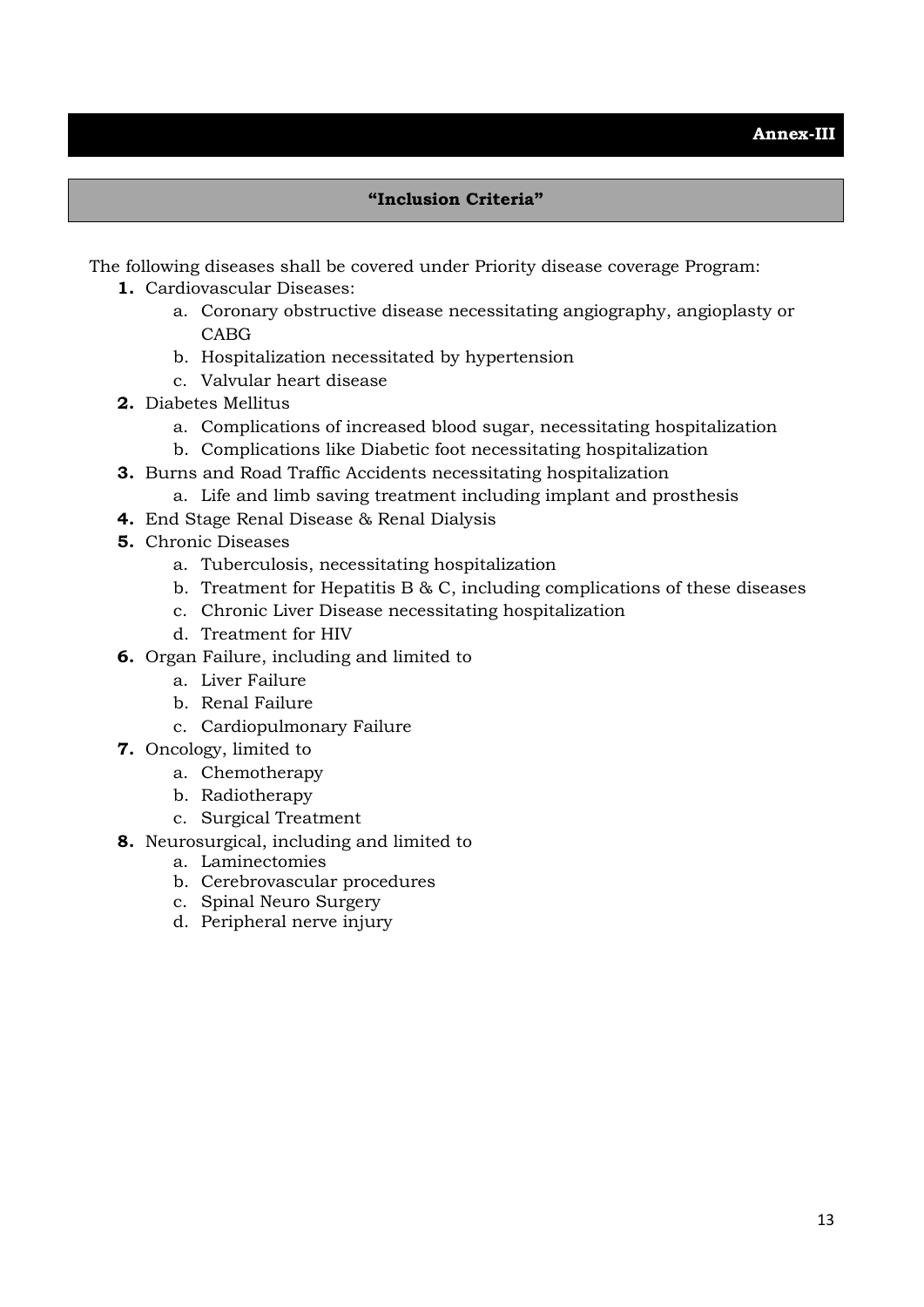Beneficiary of Sehat Sahulat Program or Health Care facilities can file a complaint on

## Help Line Number

### "0800-09009"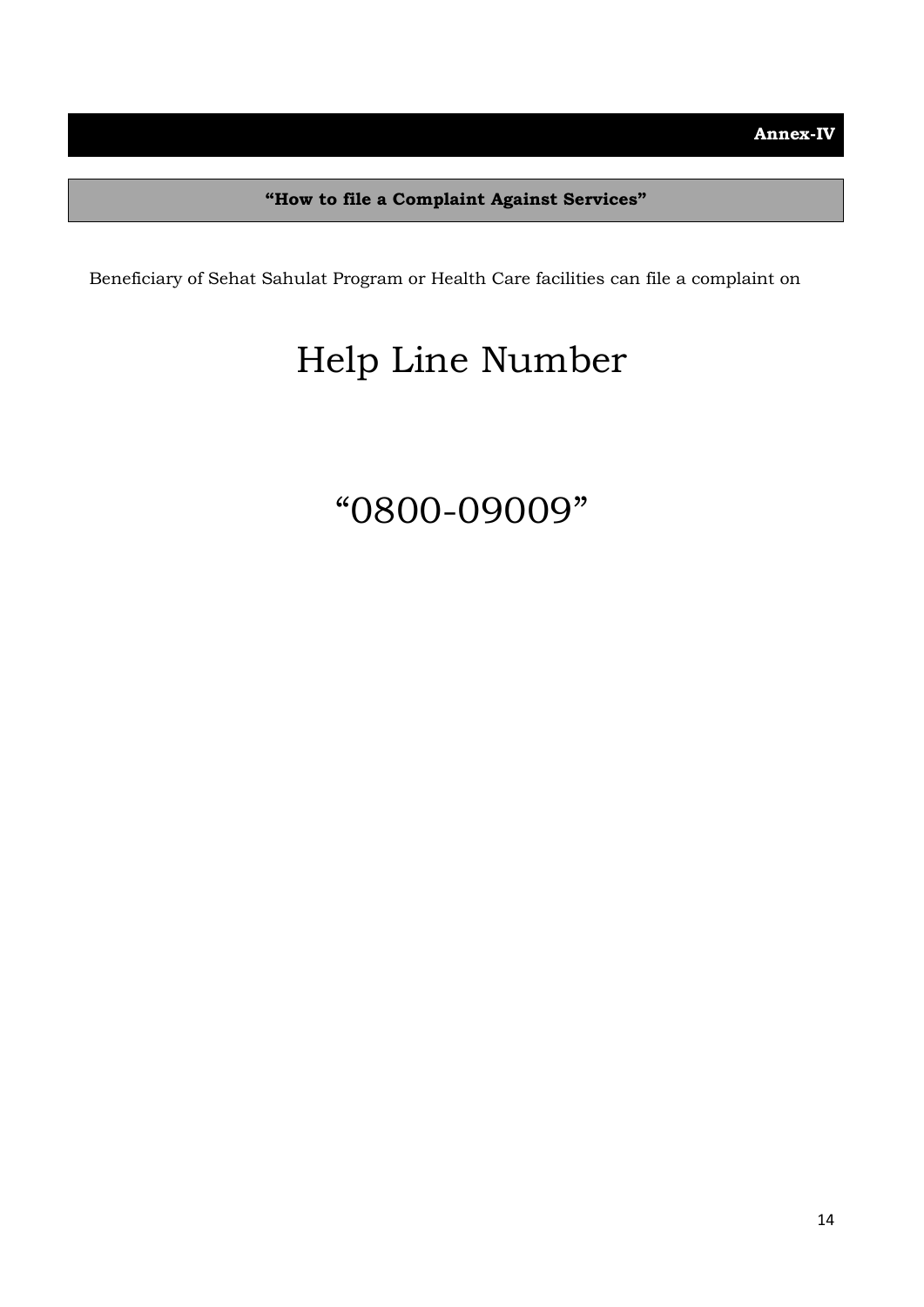#### **"Treatments to be Provided to Enrolled Families"**

| <b>CATEGORY:</b>           | <b>PROCEDURE:</b>                       | <b>PROCEDURE:</b>            | <b>PROCEDURE:</b>                      |
|----------------------------|-----------------------------------------|------------------------------|----------------------------------------|
| <b>Advanced Procedures</b> | Chemo medicines cost                    | CT - Contrast                | PCR HCV Qualitative                    |
| <b>Advanced Procedures</b> | $CT - KUB$                              | Albumin - 100ml              | Inj Meronem 500mg                      |
| <b>Advanced Procedures</b> | Inj. Anti-D                             | Laboratory Charges           | Fine Needle Aspiration Cytology (FNAC) |
| <b>Advanced Procedures</b> | Brain Angio                             | Epidular Package             | Inj. Diclair ST 1500000 IU             |
| <b>Advanced Procedures</b> | Brochoscopy                             | CT Chest plain               | Albumin - 50ml                         |
| <b>Advanced Procedures</b> | Echocardiography                        | CT Chest Contrast            | Inj Vancomycin                         |
| <b>Advanced Procedures</b> | Doppler studies                         | CT Abdomen Pelvis Plain      | <b>Bone Marrow Biopsy</b>              |
| <b>Advanced Procedures</b> | Carotid Doppler                         | CT Abdomen Pelvis Contrast   | Histopathology (Post-Op) - Small       |
| <b>Advanced Procedures</b> | <b>MRI</b> Brain                        | True Cut Biopsy              | Histopathology (Post-Op) – Large       |
| <b>Advanced Procedures</b> | MRI Neck                                | <b>USG Guided Ascitictap</b> | Inj Tanzo                              |
| <b>Advanced Procedures</b> | Laproscopic Biopsy                      | V V Fistula repair           | CVP Line                               |
| <b>Advanced Procedures</b> | Excision Biopsy under local anaesthesia |                              |                                        |
| <b>Advanced Procedures</b> | $CT - 3D$                               | Inj Meronem 1000mg           |                                        |
| <b>Advanced Procedures</b> | Excision Biopsy under GA                | Inj. Espogen 4000ml          | Inj. Terlipressin                      |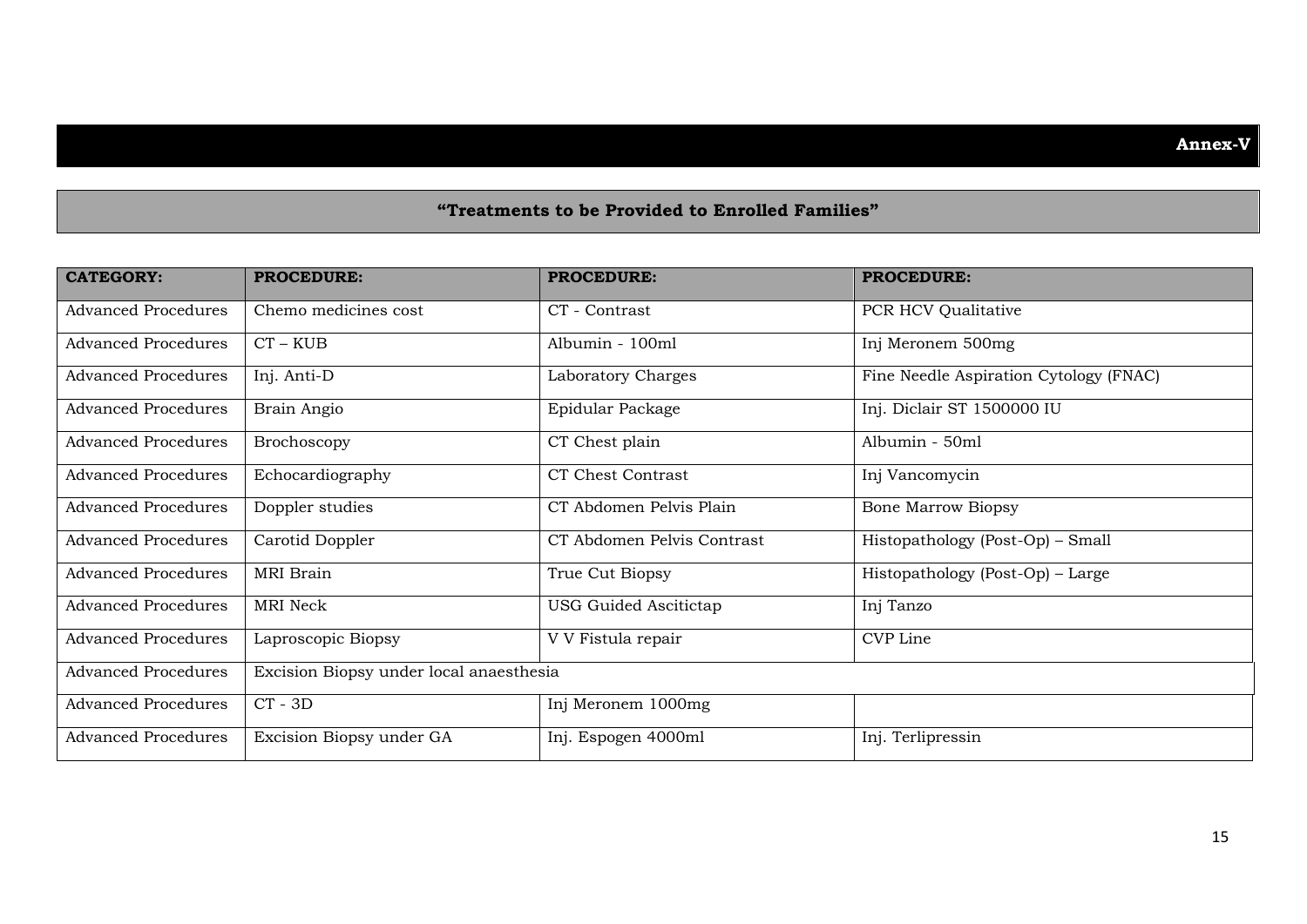| <b>Advanced Procedures</b> | Medicines cost                                   | CT - Brain                      | CT - Triphasic                            |
|----------------------------|--------------------------------------------------|---------------------------------|-------------------------------------------|
| <b>Advanced Procedures</b> | MRI (Plain)                                      | Inj. Koate (Factor VIII)        | Inj. Penro 1gm                            |
| <b>Advanced Procedures</b> | MRI (Contrast)                                   | Inj. Espogen 2000ml             | Inj. Rhogam                               |
| <b>Advanced Procedures</b> | $CT - Plain$                                     |                                 | Immune Globulin                           |
| <b>Burns</b>               | Correction of spastic hand                       | free flap                       | Cleft lip Repair unilateral               |
| Burns                      | 1st stage ear reconstruction of microtia per ear |                                 |                                           |
| <b>Burns</b>               | Finger reconstruction with flap complex          |                                 |                                           |
| <b>Burns</b>               | Harvest Full Thickness Skin Graft Foreskin       |                                 |                                           |
| <b>Burns</b>               | Block Dissection - Axilla/groin per side         |                                 |                                           |
| <b>Burns</b>               | Exploration of hand/forearm/arm                  | Finger reconstruction with flap | Epispadias                                |
| Burn                       | Correction of Chordee                            | Burn Dressing <25%              | Hypospadias: 1st stage repair             |
| <b>Burns</b>               | Hand contracture release - simple                | Skin Graft - Medium             | Canthoplasty Bilateral                    |
| <b>Burns</b>               | Hand contracture release - complex               | Skin Graft - Major              | Repair of Urethral Fistula                |
| <b>Burns</b>               | Nerve exploration microsurgical                  | Burns - 1st Degree              | Canthoplasty Unilateral                   |
| <b>Burns</b>               | Burns - 3rd Degree                               | $Z$ – Plasty                    | Syndactyly Release per finger             |
| <b>Burns</b>               | Burns - 2nd Degree                               | Zadeks Procedure per toe        | <b>Ulnar Nerve Decompression Simple</b>   |
| Burns                      | repair complex hand injuury                      |                                 | Release of Construction by Local Flap     |
| <b>Burns</b>               | Repair of Laceration Medium                      | Excision & Biopsy               | Excision Haemangioma Complex              |
| <b>Burns</b>               | Scar Revision Medium                             | Cleft lip Repair Secondary      | Conservative Management (Per day Package) |
| Cardiology                 | PCI                                              | Double Valve Repair with Ring   | Streptokinase (SK)                        |
| Cardiology                 | PTMC - New Balloon                               | Double Valve Replacement (DVR)  | ONE (1) BMS + ONE (1) DES                 |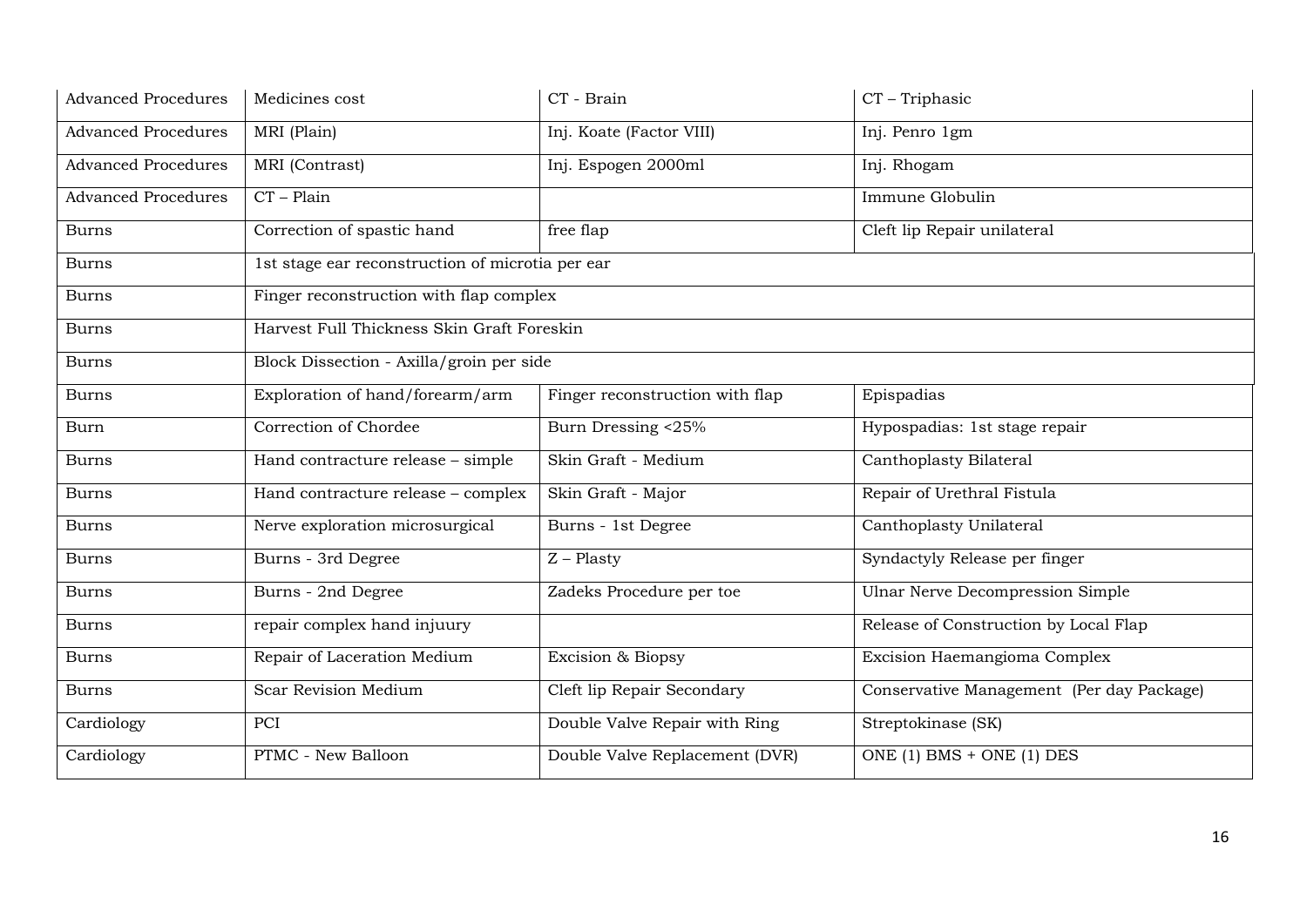| Cardiology | PTMC - Used Balloon                                   | Double Lumen Catheter                                                    | Epicardial Permanent Pacemaker Implant  |
|------------|-------------------------------------------------------|--------------------------------------------------------------------------|-----------------------------------------|
| Cardiology | Pulmonary Valve Ballooning                            | VSD - Device Closure                                                     |                                         |
| Cardiology | Exploration of Wound & Repositioning of PPM Battery   |                                                                          |                                         |
| Cardiology |                                                       | Coronary Artery By-Pass Grafting (CABG) + Aortic valve replacement (AVR) |                                         |
| Cardiology | Partial Anamulous Venous Drainage Repair(PAPVD)       |                                                                          |                                         |
| Cardiology | Percutaneous transluminal coronary angioplasty (PTCA) |                                                                          |                                         |
| Cardiology | Ventricular Septal Defects (VSD) - Repair TAPVD       |                                                                          |                                         |
| Cardiology | Total anomalous pulmonary venous return (TAPVC)       |                                                                          |                                         |
| Cardiology | Arterial Embolectomy - Radial Aretry Fem. Pop         |                                                                          |                                         |
| Cardiology | AtrioVentricular Septal Defect (AVSD) - Repair        |                                                                          |                                         |
| Cardiology | Open Heart Bypass Surgery with all inclusive          |                                                                          |                                         |
| Cardiology | Acute M.I with 3 Days Charges in CCU Stay             |                                                                          |                                         |
| Cardiology | PDA Ligation Surgery with all inclusive               |                                                                          |                                         |
| Cardiology | Permanent Pace Maker - PPM VVIR (Single Chamber)      |                                                                          |                                         |
| Cardiology | Aortic Root Replacement                               | Pericardial Intubation                                                   | TWO $(2)$ BMS + ONE $(1)$ DES           |
| Cardiology | Aortic Valvatomy / Repair                             | Pulmonary Valvotomy (Open)                                               | <b>DDDR PACEMAKER (PPM)</b>             |
| Cardiology | Aorto-Femoral Grafting                                | <b>Emergency Thoractomy For Trauma</b>                                   | Electro Physiology (EP studies) - Right |
| Cardiology | AP Window Closure                                     | VSD + Aortic Valve Repair                                                | Acute M.I with 3 days C.C.U Charges     |
| Cardiology | ASD+ Valve Repair                                     | Single BMS Stent with all inclusive                                      | Cor. Angio Plasty with 1 stent (BMS)    |
| Cardiology |                                                       | <b>Total Correction</b>                                                  | Cor. Angio Plasty with 2 stent (BMS)    |
| Cardiology | AVR + Mitral Valve Repair                             | VSD Surgery with all inclusive                                           | <b>CABG</b>                             |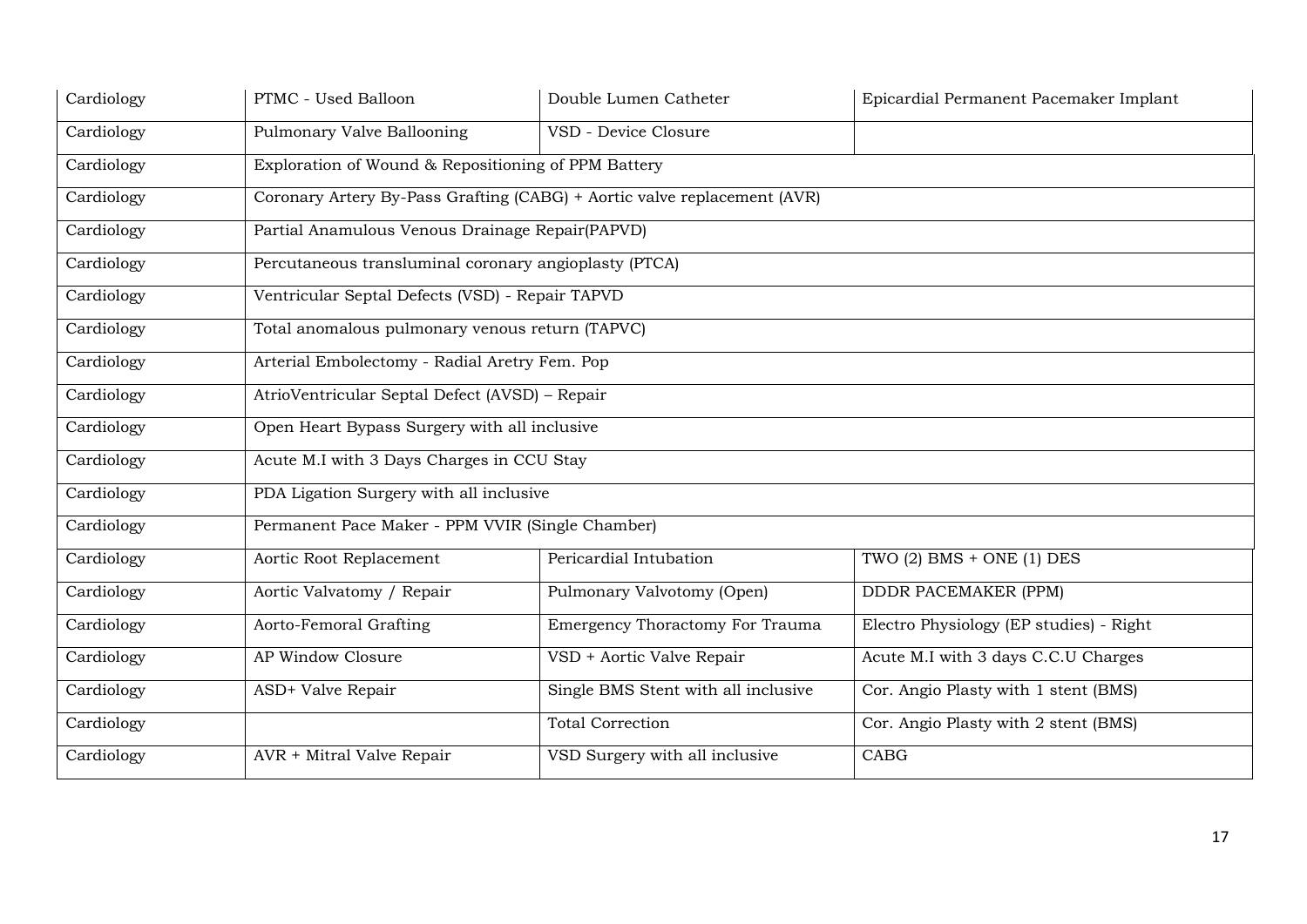| Cardiology | Axilary Artery Repair / Grafting  | ASD - Device Occluder                | <b>ASD Repair</b>                           |
|------------|-----------------------------------|--------------------------------------|---------------------------------------------|
| Cardiology | C.C.F                             | Coro Angiography with all inclusive  | AVR one Valve                               |
| Cardiology | T.P.M                             | Single BMS2 Stent with all inclusive | Tricuspid Valve Repair - TVR one Valve      |
| Cardiology | P.P.M                             | Diagnostic Angiography - D/C         | M.com (close)                               |
| Cardiology | VSD Repair                        | Dual Chamber Replacement             | <b>PDA</b>                                  |
| Cardiology | Cardiac Myxome                    | Pace Maker                           | Coarctation Of Aorta                        |
| Cardiology | MVR one Valve                     | Aortic Valve Replacement (AVR)       | Peripheral Vascular Surgery                 |
| Cardiology | <b>DVR Two Valves</b>             | Mitral Valve Replacement (MVR)       | Hematoma Removal                            |
| Cardiology | <b>B.T</b> Shunt                  | Total Correction - Cardiology        | MVR+ Aortic Valve Repair                    |
| Cardiology | P.A Bunching                      | PDA Ligation                         | RCA-RA Fistula                              |
| Cardiology | Aortic Valve Ballooning           | Angioplasty - 1 Bare Metal Stent     | Rigid Esophagoscopy/Bronchoscopy            |
| Cardiology | Failure to Proceed to Angioplasty | Angioplasty - 2 Bare Metal Stent     | DEB (Drug Eluted Balloon) - Single          |
| Cardiology | Brachiao Radial Vein Graft        | VSD with PS                          | Angioplasty with three stent (bare metal)   |
| Cardiology | $CABG + DVR$                      | Triple Valve Replacement (TVR)       | Angioplasty with single stent (Drug eluted) |
| Cardiology | CABG + IABP                       | DVR + TV Repair                      | Angioplasty with two stent (Drug eluted)    |
| Cardiology | CABG + MVR                        | Myxoma + Valve                       | Angioplasty with three stent (Drug eluted)  |
| Cardiology | CABG + VSD Closure                |                                      | Glenn (OFF pump)                            |
| Cardiology | CABG+Valve Replacement            | TOF / Paeds Surgery                  | Glenn (ON pump)                             |
| Cardiology | Chest Intubation                  | Pericardecetomy                      | Angioplasty - four Stents (Drug Eluted)     |
| Cardiology | COAO Repair + PA Banding          | Ambolectomy                          | ElectroPhysiology (EP studies) - Left       |
| Cardiology | Cortriatriatum Repair             | Cardiac Cath                         | Fontan with Gore-Tex graft                  |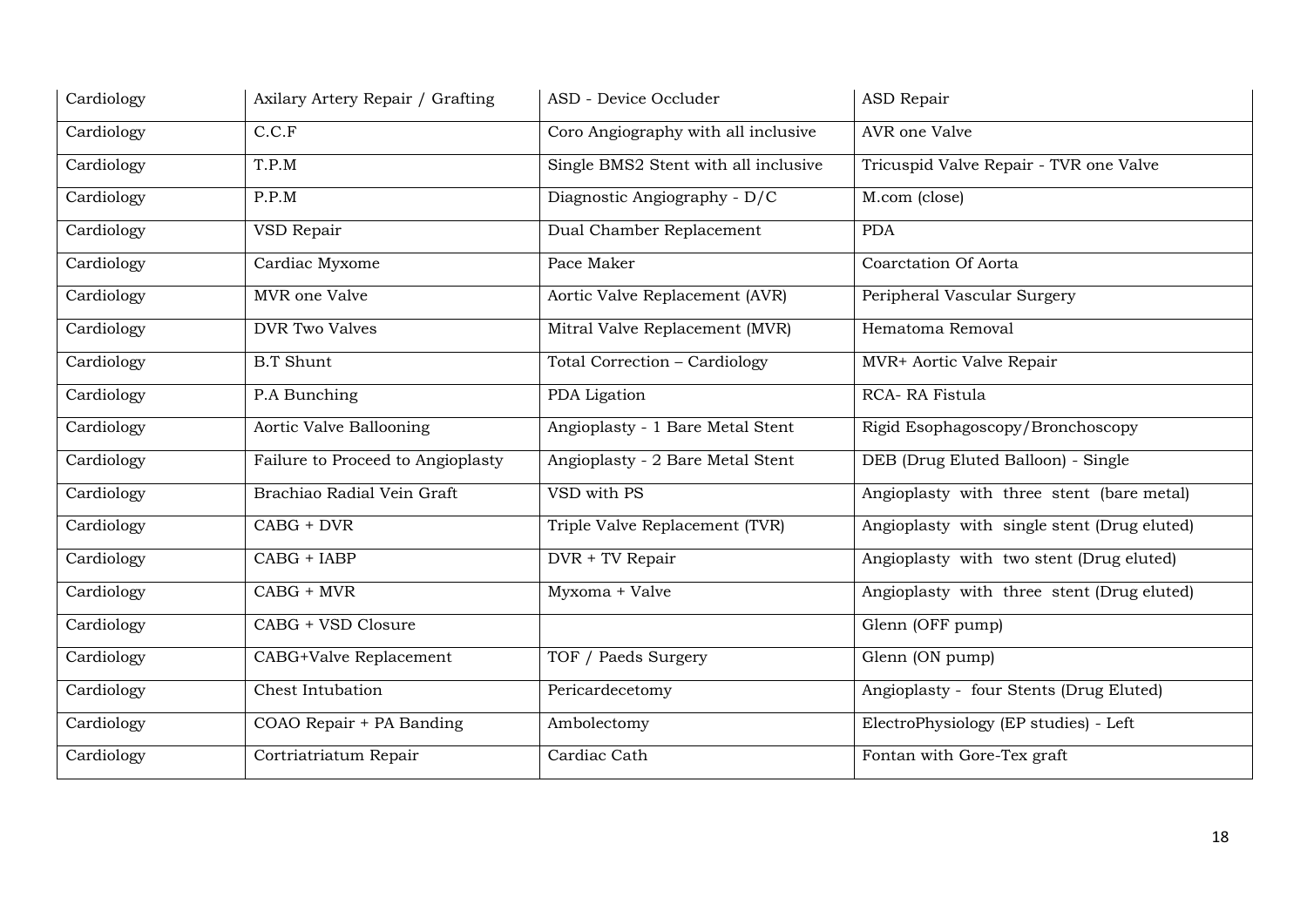| Dental           | ORIF Mandible Bilateral                                           | Tumour excision                                                                 | <b>ORIF Fracture Mandible</b>          |
|------------------|-------------------------------------------------------------------|---------------------------------------------------------------------------------|----------------------------------------|
| Dental           | Fixation of fracture of jaw                                       | <b>ORIF Maxilla</b>                                                             | ORIF Zygomatic fracture (complex)      |
| Dental           | Sequestrectomy                                                    | ORIF Mandible and Maxilla                                                       | Osteotomy - Unimax                     |
| Ear              | Ear lobe repair - single                                          | Decompression sac                                                               | Partial amputation - Pinna             |
| Ear              |                                                                   | Myringoplasty                                                                   | Preauricular sinus                     |
| Ear              |                                                                   | Excision of Pinna for Growth (Squamous/Basal/ Injuries) Skin and Cartilage      |                                        |
| Ear              | Excision of Pinna for Growth (Squamous/Basal/ Injuries) Skin Only |                                                                                 |                                        |
| Ear              |                                                                   | Excision of Pinna for growth Small - Squamous/Basal/injuries (Including Biopsy) |                                        |
| Ear              | Excision of Pinna for growth Large - Squamous / Basal / injuries  |                                                                                 |                                        |
| Ear              | Total Amputation & Excision of External Auditory Meatus           |                                                                                 |                                        |
| Ear              | Skull base surgery                                                | Myringoplasty with Ossiculoplasty                                               | Stapedectomy                           |
| Ear              | Total amputation of Pinna                                         | Myringotomy - Bilateral                                                         | Tympanoplasty                          |
| Ear              | Aural polypectomy                                                 | Myringotomy - Unilateral                                                        | Vidian neurectomy - Micro              |
| Ear              | Ossiculoplasty                                                    | Myringotomy with Grommet - One ear                                              | Facial nerve decompression             |
| Ear              | Mastoidectomy - Closed Canal                                      | Myrinogotomy with Grommet - Both<br>ear                                         |                                        |
| Endocrine        | Parotid Tumour - Excision                                         | Thyroidectomy - Hemi                                                            | Thyroidectomy - Total                  |
| Endocrine        | Axillary lymphnode - Excision (With Biopsy)                       |                                                                                 |                                        |
| Endoscopic Proc. | Lap. Hemicolectomy                                                | <b>MRCP</b>                                                                     | Lap. Salpingo Ophrectomy               |
| Endoscopic Proc. | <b>Upper GI endoscopy</b>                                         | Adhenolysis                                                                     | Lap. Varicocele - Unilateral           |
| Endoscopic Proc. | Upper GI endoscopy with biopsy                                    | Lap. Ovarian Cystectomy                                                         | Incisional Hernia - Repair (With Mesh) |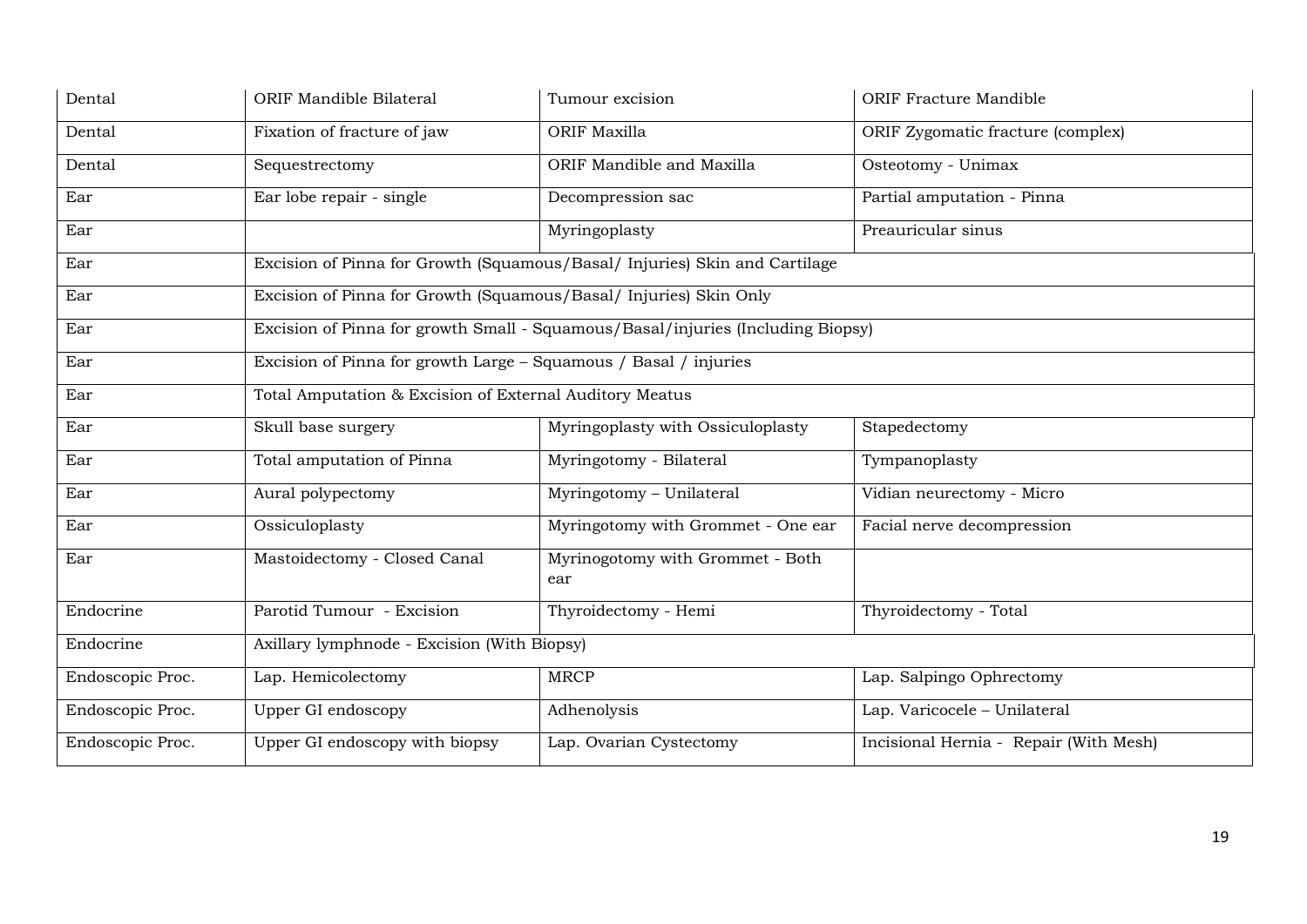| Endoscopic Proc. | <b>ERCP</b>                                                      | Lap. Inguinal Hernia - Bilateral  | Myomectomy       |
|------------------|------------------------------------------------------------------|-----------------------------------|------------------|
| Endoscopic Proc. | Colonoscopy                                                      | Lap. Inguinal hernia - Unilateral | Lap. Oophrectomy |
| Endoscopic Proc. | Lap. Varicocele - Bilateral                                      |                                   |                  |
| Endoscopic Proc. | Lap. Hysterectomy with bilateral Salpingo Operectomy             |                                   |                  |
| Endoscopic Proc. | Esophageal Sclerotheraphy for varies (GI endoscopy with Banding) |                                   |                  |
| G Surgery        | Herniorraphy and Hydrocelectomy Sac Excision                     |                                   |                  |
| G Surgery        | <b>Intestinal Perforation (Resection Anastomosis)</b>            |                                   |                  |
| G Surgery        | Excision of Parathyroid Adenoma/Carcinoma                        |                                   |                  |
| G Surgery        | Oesophagectomy for Carcinoma Easophagus                          |                                   |                  |
| G Surgery        | Partial/Subtotal Gastrectomy for Carcinoma                       |                                   |                  |
| G Surgery        | Skin Flaps - Rotation Flaps Less Than 10cm                       |                                   |                  |
| G Surgery        | Rectal Benign Tumour (Incl. Histopath)                           |                                   |                  |
| G Surgery        | Excision Benign Tumor - Gastrointestinal tract (with Biopsy)     |                                   |                  |
| G Surgery        | Appendicectomy + Appendicular Perforation                        |                                   |                  |
| G Surgery        | Mastectomy / (Complete Breast Excision)                          |                                   |                  |
| G Surgery        | Microlaryngoscopic Surgery [microlaryngoscopy]                   |                                   |                  |
| G Surgery        | Abscess drainage under Local Anesthesia (LA)                     |                                   |                  |
| G Surgery        | Abscess drainage under General Anesthesia (GA)                   |                                   |                  |
| G Surgery        | Removal of Foreign Body from Trachea                             |                                   |                  |
| G Surgery        | <b>Total Thyroidectomy and Block Dissection</b>                  |                                   |                  |
| G Surgery        | Drainage Pericardial Effusion (Pericardiocentesis)               |                                   |                  |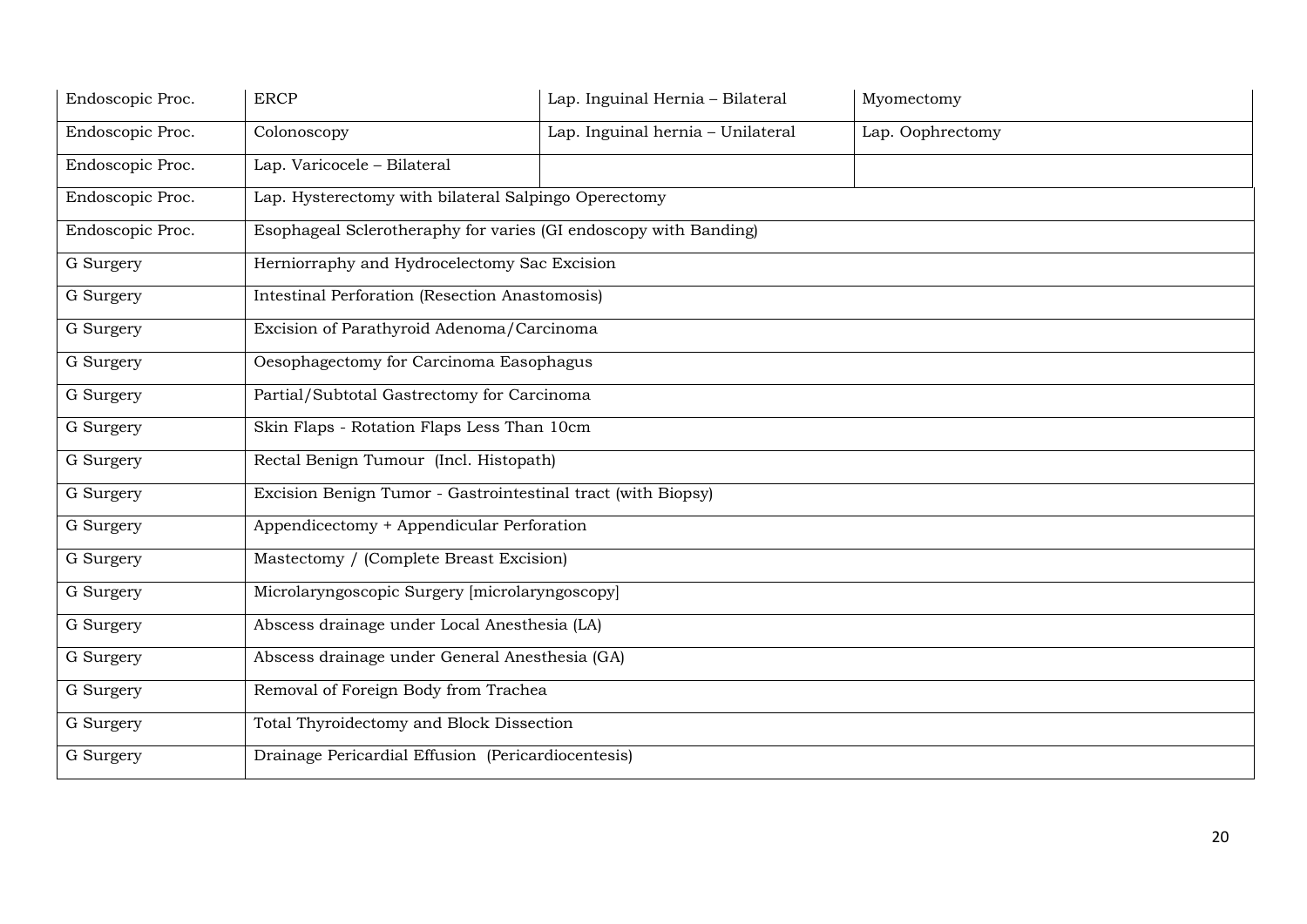| G Surgery | Arteriovenous (AV) Malformation of Soft Tissue Tumour - Excision |                                                                           |                                          |
|-----------|------------------------------------------------------------------|---------------------------------------------------------------------------|------------------------------------------|
| G Surgery | Cholecystectomy (Open) & Exploration of CBD                      |                                                                           |                                          |
| G Surgery | Video-Assisted Thoracoscopic Surgery (VATS)                      |                                                                           |                                          |
| G Surgery | Fissurectomy with Eversion of Sac - Bilateral                    |                                                                           |                                          |
| G Surgery |                                                                  | Foreign Body Removal in Deep Region - Deep pelvious / perineum (under GA) |                                          |
| G Surgery | Haemato Colpo/Excision - Vaginal Septum                          |                                                                           |                                          |
| G Surgery | Phytomatous Growth in the Scalp - Excision                       |                                                                           |                                          |
| G Surgery | Radical Mastectomy                                               | Hernia - Epigastric                                                       | Laparoscopic umbilical hernia repair     |
| G Surgery | Retroperitoneal Tumor - Excision                                 | Hernia - Umbilical                                                        | Laparoscopic Ureterolithotomy            |
| G Surgery | Segmental Resection of Breast                                    | Hernia - Femoral                                                          | Operation of Choledochal Cyst            |
| G Surgery | Spindle Cell Tumor - Excision                                    | Granuloma - Excision                                                      | Suturing of wounds with local anesthesia |
| G Surgery | Carotid artery aneurism                                          | Hydrocele - Excision                                                      | Total Thyroidectomy (Cancer)             |
| G Surgery | Decortication (Pleurectomy)                                      | Intussusception                                                           | <b>Urtheral Dilatation</b>               |
| G Surgery | Abdominal aortic aneurysm                                        | Laproscopic Hiatus Hernia Repair                                          | Vasectomy                                |
| G Surgery | Hydatid Cyst of Liver                                            | Posterior Siggtal Anorectoplasty                                          | Laparoscopic Adhesiolysis                |
| G Surgery | Femoropopliteal by pass procedure                                | Graham's Operation                                                        | Laparoscopic Cholecystectomy             |
| G Surgery | Laparoscopic Thyroidectomy                                       | Duodenectomy                                                              | Drainage of Psoas Abscess                |
| G Surgery |                                                                  | Haemangioma - Excision                                                    | Renal Artery aneurysm and dissection     |
| G Surgery | Thoracoscopic Lebectomy                                          | Hepatic Resection (lobectomy)                                             | Bursa - Excision                         |
| G Surgery | Hernia - Hiatus (Stomach Prolapse)                               | Hernia - Incisional                                                       | Corn - Large - Excision                  |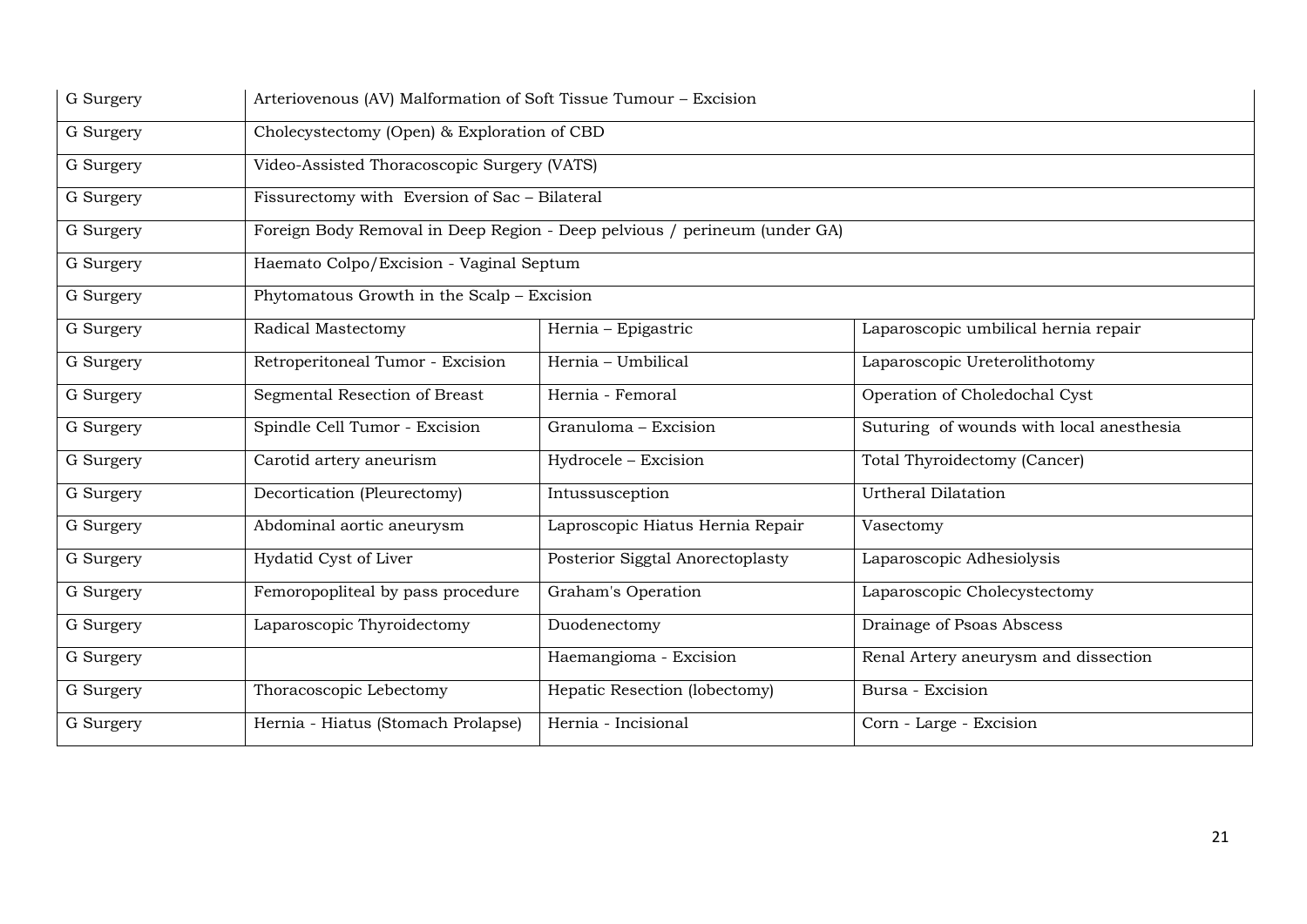| G Surgery | Thoracoscopic Decortication        | Hernia - Repair & release of<br>obstruction | Dermoid Cyst - Large - Excision                 |
|-----------|------------------------------------|---------------------------------------------|-------------------------------------------------|
| G Surgery | Anterior Resection for CA          | Hernioplasty (mesh repair)                  | Dorsal Slit and Reduction of Paraphimosis       |
| G Surgery | Endoscopic band ligation           | Epididymal Swelling - Excision              | Hydrocelectomy+ Hernioplasty (With Mesh)        |
| G Surgery | Gastrojejunostomy CA               | Ilieo Sigmoidostomy                         |                                                 |
| G Surgery | Gastrotomy                         | Instestinal perforation                     | Excision Pilonidal Sinus (Karydikays procedure) |
| G Surgery | Hemicolectomy                      | <b>Intestinal Obstruction</b>               | Fibroadenoma - Bilateral (With Biopsy)          |
| G Surgery | Jejunostomy                        | Cysto Reductive Surgery                     | Fissurectomy                                    |
| G Surgery | Ileostomy                          | Gastric Perforation                         | Bronchial Cyst With Thoracoscopy                |
| G Surgery | Pancreatrico Deodeneotomy          | <b>Burst Abdomen Obstruction</b>            | Cholecystectomy (Open)                          |
| G Surgery | Coloectomy - Total                 | Caecopexy                                   | Cyst over Scrotum - Excision                    |
| G Surgery | Tracheoplasty (Throat)             | Dermoid Cyst - Small - Excision             | Oeshophagoscopy for foreign body removal        |
| G Surgery | Aspiration of Empymema             | Oesophagectomy                              | Diverticulectomy                                |
| G Surgery | <b>Exploratory Thorocotomy</b>     | Pelvic Abscess - Open Drainage              | Drainage of Ischio Rectal Abscess               |
| G Surgery | Hemithyroidectomy                  | Orchidectomy + Herniorraphy                 | Drainage of Subdiaphragmatic Abscess            |
| G Surgery | Laparoscopic Adrenalectomy         | Orchidopexy                                 | Duodenal Jejunostomy                            |
| G Surgery | Thoracoplasty                      | Orchidopexy with Circumsion                 | Hydrocelectomy + Orchidectomy                   |
| G Surgery | Thoracoscopic Segmental Resection  | Orchidopexy With Eversion of Sac            | Epididymectomy                                  |
| G Surgery | Laparotomy                         | Orchidopexy with Herniotomy                 | Epididymal Cyst                                 |
| G Surgery | Colostomy Reversal                 | Papilloma Rectum - Excision                 | Evacuation of Scrotal Hematoma                  |
| G Surgery | Radical Neck Dissection - Excision | Haemorrhoidectomy + Fistulectomy            | Excision Mammary Fistula                        |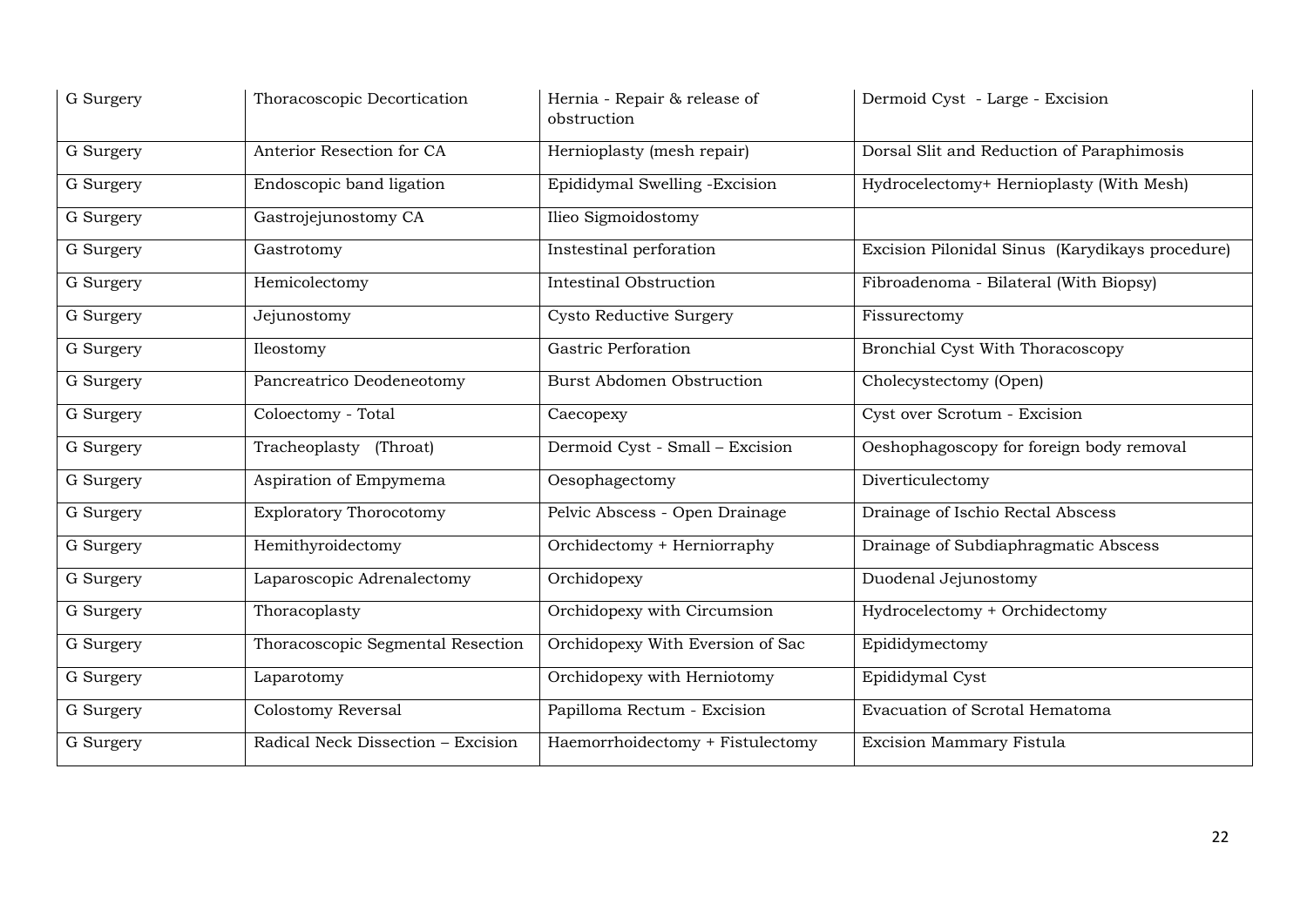| G Surgery | Excision Meckel's Diverticulum      | Orchidectomy - Unilateral              | Fibroadenoma - Unilateral (With Biopsy)    |
|-----------|-------------------------------------|----------------------------------------|--------------------------------------------|
| G Surgery | Laparoscopic Nephrectomy            | Pyeloroplasty                          | Excision of Neurofibroma                   |
| G Surgery | Thorachostomy (Under Water Seal)    | Rectal Dilation                        | Fissurectomy and Haemorrhoidectomy         |
| G Surgery | Fibroma - Excision                  | Rectal polyp                           | Fissurectomy with Sphincterotomy           |
| G Surgery | Breast Lump - Excision - Bilateral  | Rectopexy                              | Ganglion - Small - Excision                |
| G Surgery | Carbuncle back                      | Haemorrhoidectomy                      | Appendicectomy                             |
| G Surgery | Abdominoperineal Resection          | Sigmoid Diverticulum                   | Appendicectomy + Appendicular Abscess      |
| G Surgery | Breast Lump - Excision - Unilateral | Lymphnode - Excision with Biopsy       | Soft Tissue Tumor - Excision (WIth Biopsy) |
| G Surgery | Colostomy                           | Splenectomy                            | Bakers Cyst - Excision                     |
| G Surgery | Liver Abscess Drainage - Open       | Thyroplasty                            | <b>Branchial Fistula</b>                   |
| G Surgery | Lipoma                              | Cystectomy - Total                     | Sling Surgery                              |
| G Surgery | Laproscopic Spleenectomy            | <b>Umbilical Sinus - Excision</b>      | Liver Abscess Drainage - Needle Aspiration |
| G Surgery | Fistulectomy (Peri Anal)            | Varicose Veins - Excision and Ligation | Mesenteric Cyst - Excision                 |
| G Surgery | Ganglion - large – Excision         | Volvlous of Large Bowel                | Debulking of Tumor under GA                |
| G Surgery | Laparoscopic cystogastrostomy       | <b>Block dissection Cervical Nodes</b> | Reversal of Ileostomy                      |
| G Surgery | Foreign body removal under GA       | Rubber band ligation - Hemorrhoid      | Excision and Skin Graft of Venous Ulcer    |
| G Surgery | Cystogastrostomy                    | Excision of Lingual Thyroid            | Glomus Tumor Excision                      |
| G Surgery | Tube Thoracostomy                   | Excision of Sebaceous Cysts            | Bullectomy                                 |
| G Surgery | Arterial Embolectomy - Mesenteric   | Laparoscopic Hernia Repair             | Foreign Body in Fascia                     |
| G Surgery | Incision & Drainage - Major (GA)    | Foreign Body Removal in Abd / Perin    | Lap. Cholecystectomy & CBD exploration     |
| G Surgery | Incision & Drainage - Minor (LA)    | Lap. For intestinal obstruction        | Cystic Mass - Excision Abdominal           |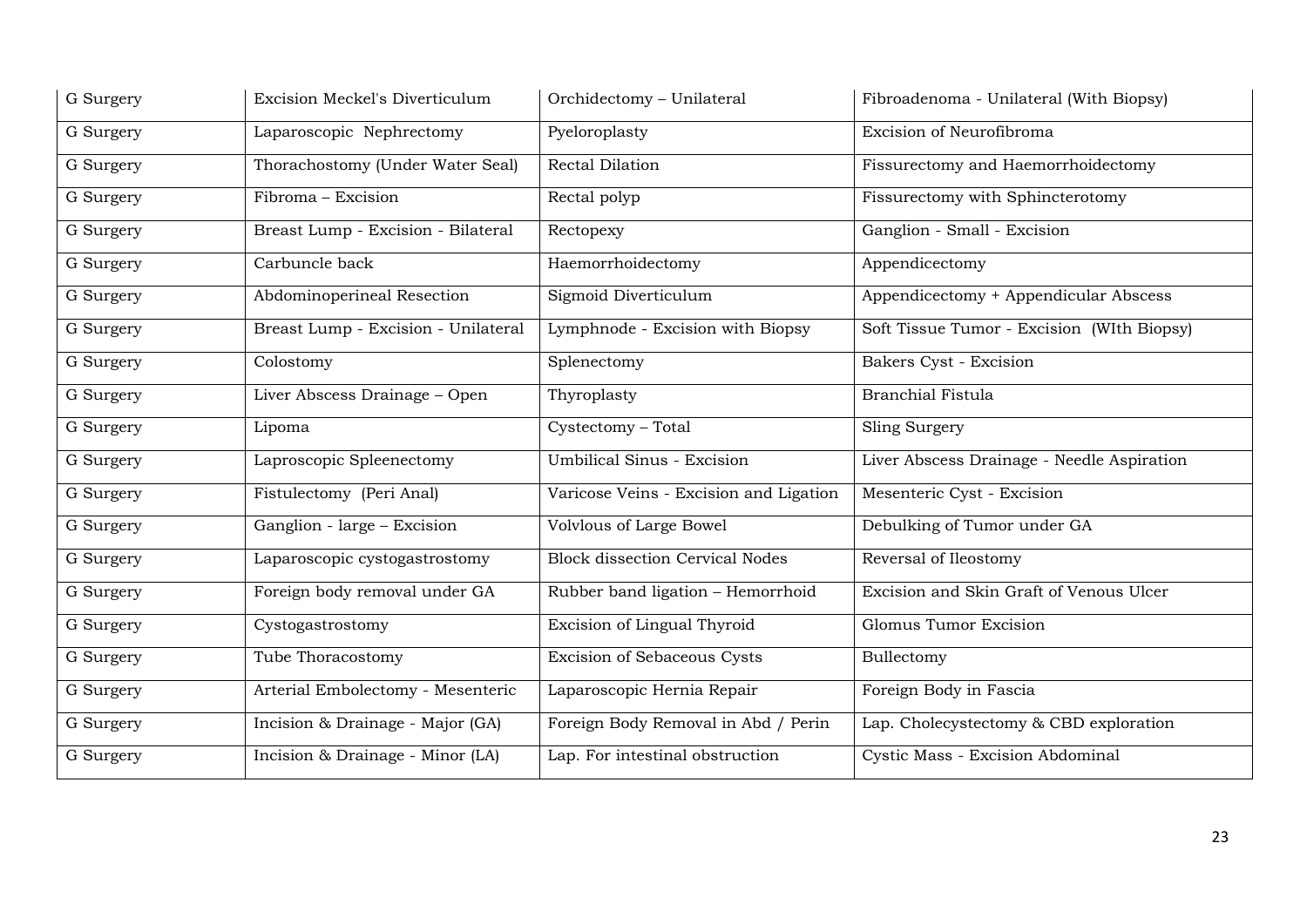| G Surgery                   | Chest Intubation under Waterseal  | Laparoscopic Appendicectomy                    | Laparoscopic Cystectomy                           |
|-----------------------------|-----------------------------------|------------------------------------------------|---------------------------------------------------|
| Gynecology                  | Vulvectomy - Radical              | Cesarean delivery                              | Abdomonal open for stress incision                |
| Gynecology                  | Hysterotomy -Tumors removal       | Cesarean Hysterectomy                          | Myomectomy - Abdominal (including Biopsy)         |
| Gynecology                  | Hymenectomy                       | Conventional Tubectomy                         | Cervical Polypectomy                              |
| Gynecology                  | Hysterectomy - abdominal          | D&C (Dilatation & curetage)                    | Cyst -Vaginal Enucleation                         |
| Gynecology                  | Hysterectomy - Vaginal            | Laproscopy Hysterectomy                        | Cystocele - Anterior repair                       |
| Gynecology                  | Bartholin cyst removal            | <b>Fractional Curretage</b>                    | Electro Cauterisation Cryo Surgery                |
| Gynecology                  | Ovarectomy/Oophrectomy            | Laparotomy -failed laproscopy to<br>explore    | Bartholin abscess I & D                           |
| Gynecology                  | Perineal Tear Repair (Trauma)     | Laparotomy for ectopic repture                 | Cyst - Labial                                     |
| Gynecology                  | Prolapse Uterus -L forts          | Low Forceps                                    | Ovarian Cystectomy                                |
| Gynecology                  | Prolapse Uterus - Manchester      | Manual removel of Plecenta                     | E&C                                               |
| Gynecology                  | Retro Vaginal Fistula - Repair    | Normal delivery with episiosty and P<br>repair | Vaginal Vault Prolapse                            |
| Gynecology                  | Tuboplasty                        | Cervical Cerclage                              | Perforation of Uterus after D/E lapmy and closure |
| Gynecology                  | Vaginal Tear Repair (Trauma)      | Repair of post coital tear, perineal<br>injury | Termination of Pregnancy More than 24 weeks       |
| Gynecology                  | Vulvectomy                        | Rupture Uterus,<br>closer/repair/t.ligation    | Abdomen Open for Removal of IUD                   |
| Gynecology                  | Normal Delivery                   | Salphingo-oophorectomy                         | Diagnostic D&C with Biopsy                        |
| Gynecology                  | Post Natal Visit                  | Shirodhkar Mc. Donalds stich                   | Ante-Natal Visit                                  |
| <b>Interventional Radio</b> | Angioplasty peripheral + stenting | Mammography                                    | US guided biopsy-Complex                          |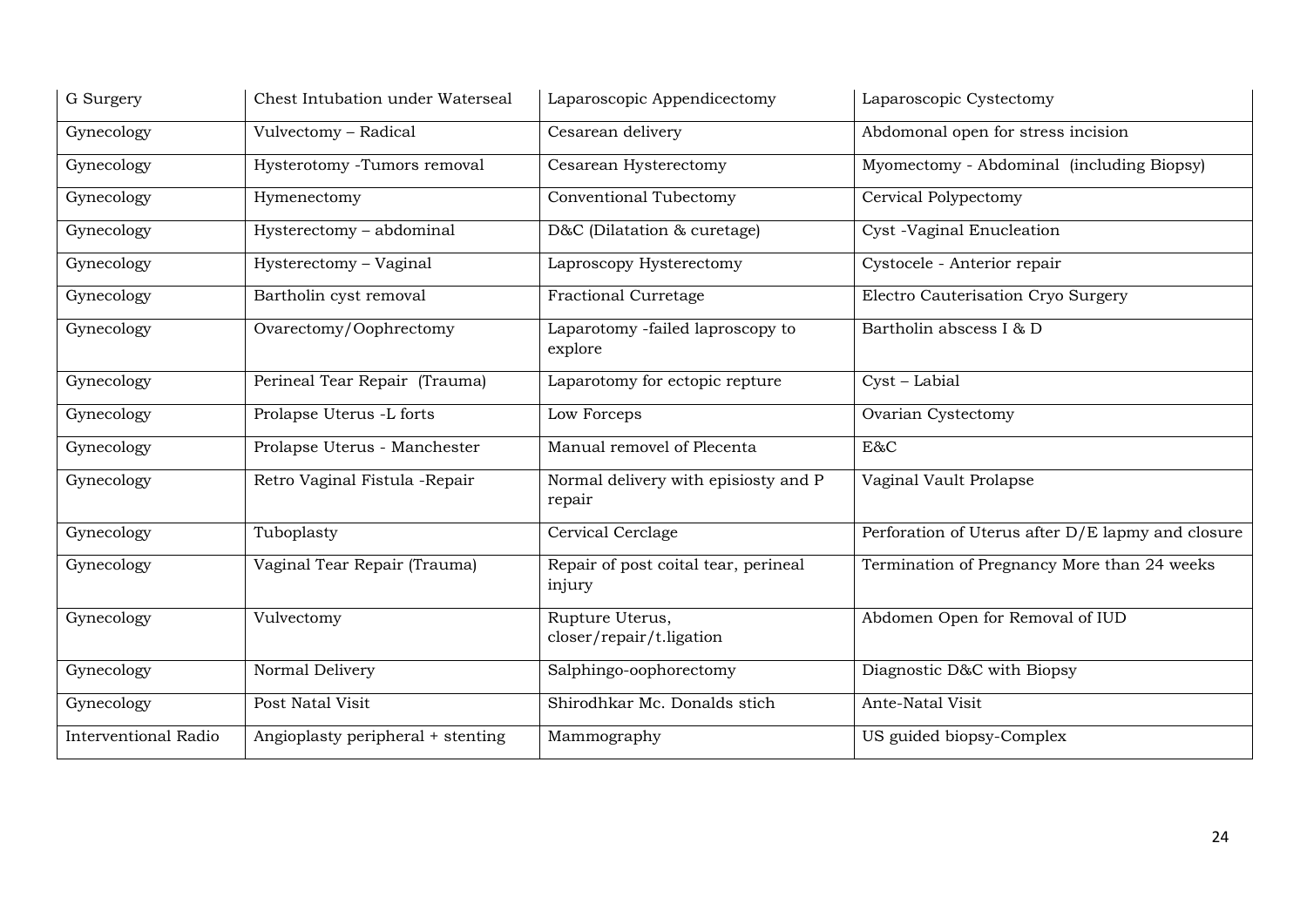| <b>Interventional Radio</b> | Angioplasty Peripheral - Complex                  | Angioplasty Peripheral - Simple             | Oesophageal Dilatation                         |
|-----------------------------|---------------------------------------------------|---------------------------------------------|------------------------------------------------|
| <b>Interventional Radio</b> | Filter Placement IVC                              | Transplant Percutaneous Biliary<br>drainage | <b>Catheter Recheck</b>                        |
| <b>Interventional Radio</b> |                                                   | Percutaneous Nephrostomy Unilateral         | Radio Frequency Ablation (RFA) 2 needle        |
| <b>Interventional Radio</b> | Venoplasty                                        | CT guided drainage-Complex                  | Sclerotherapy                                  |
| <b>Interventional Radio</b> | Perma Cath Insertion                              | <b>Embolization Uterine Artery</b>          | Central Venous Catheter                        |
| <b>Interventional Radio</b> | Central Venous Cath Tunneled                      | Trans Jugular Porto Systemic Shunt          | <b>Gastrostomy Placement</b>                   |
| <b>Interventional Radio</b> | US guided drainage-Complex                        | Angiography Peripheral                      | Nerve Block                                    |
| <b>Interventional Radio</b> | Angiography Single Vessel                         | Angioplasty Av Fistula/Graft                | Us Guided Biopsy Complex DC                    |
| <b>Interventional Radio</b> | Embolization Avm Cerebral                         | Percutaneous Biliary Drainge                | US guided biopsy-Simple                        |
| <b>Interventional Radio</b> | Embolization-Peripheral/Visceral                  | Percutaneous Nephrostomy(Bi lateral)        | CT guided biopsy -Complex                      |
| <b>Interventional Radio</b> |                                                   | Catheter Exchange-Complex                   | CT guided biopsy-Simple                        |
| <b>Interventional Radio</b> | Angioplasty AV Fistula/Graft                      | Catheter Exchange-Simple                    | Trans arterial embolization of Liver (TAE)     |
| <b>Interventional Radio</b> | Venography Upper Extremities                      | Radio Frequency Ablation (RFA)              | Staging CT for oncology patients with contrast |
| <b>Interventional Radio</b> | Post transplant Cholangiogram and Cholangioplasty |                                             |                                                |
| <b>Medical Cases</b>        | Ischemic Heart Disease                            | Diabetic Complication                       | Viral encephalitis                             |
| <b>Medical Cases</b>        | Chronic Liver Disease (CLD)                       | Drug Reaction                               | Visceral leishmaniasis                         |
| <b>Medical Cases</b>        | Chronic viral hepatitis                           | DVT (Deep Vein Thrombosis)                  | UTI (Urinary Tract Infection)                  |
| <b>Medical Cases</b>        | Diabetic ketoacidosis                             | Eclampsia                                   | Uncontrolled Diabetes Mellitus (Greater 300)   |
| <b>Medical Cases</b>        | Enteric Fever (Typhiod)                           | Epididymitis / Epididymo-orchitis           | Subarachnoid haemorrhage                       |
| <b>Medical Cases</b>        | Hepatic Encephalopathy                            | Hypothyroidism Severe / Myxedema            | Head Injury                                    |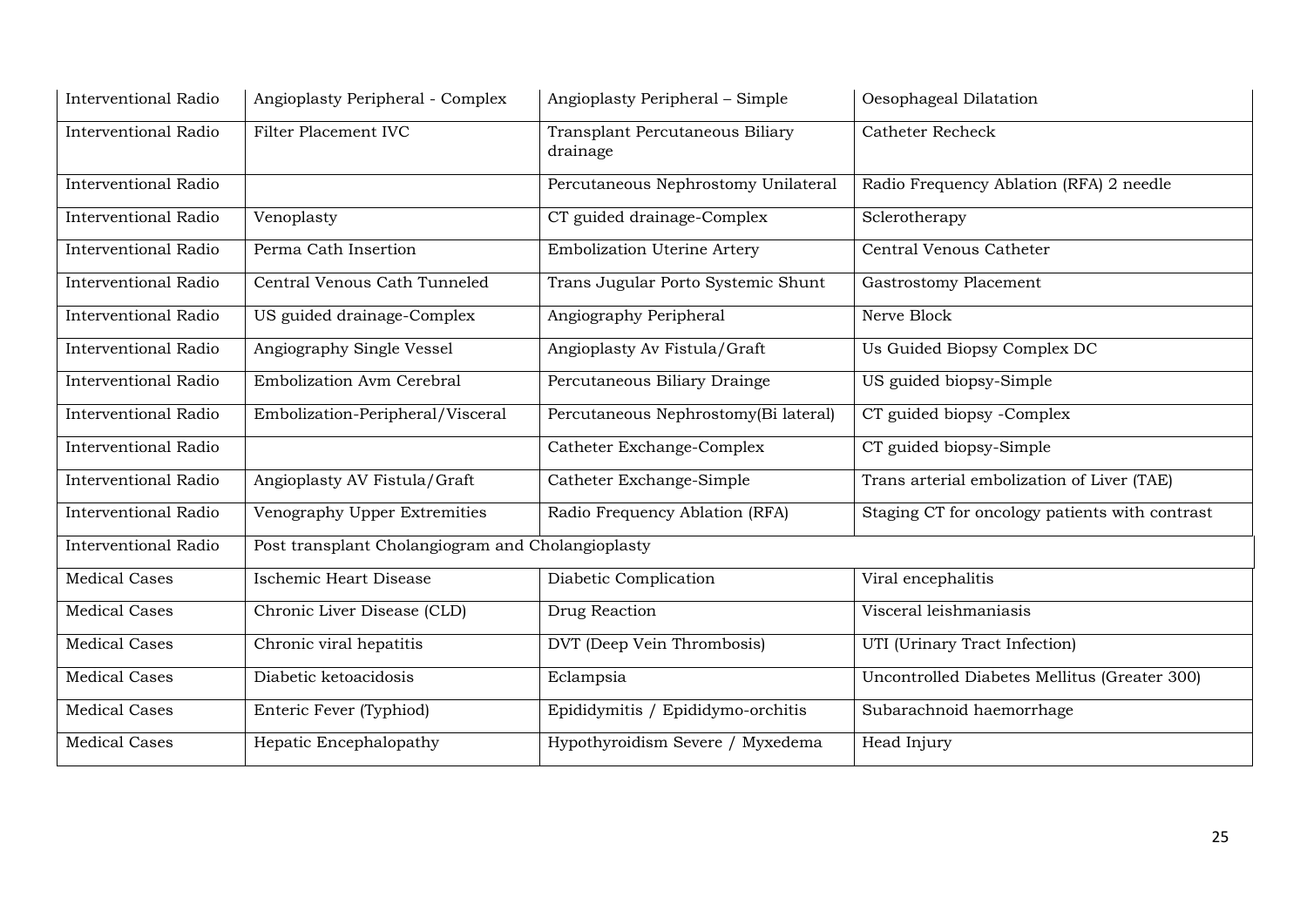| <b>Medical Cases</b> | Urosepsis                                                                                                                 | Metabolic Encephalopathy                                                     | Complications of Cerebral Palsy   |  |  |
|----------------------|---------------------------------------------------------------------------------------------------------------------------|------------------------------------------------------------------------------|-----------------------------------|--|--|
| <b>Medical Cases</b> | Workup For Malignancy                                                                                                     | Obstructive Jaundice                                                         | <b>Gestational Diabetes</b>       |  |  |
| <b>Medical Cases</b> | <b>Acute Gastritis</b>                                                                                                    | Pancytopenia Workup                                                          | Arthritis                         |  |  |
| <b>Medical Cases</b> | Esophagitis                                                                                                               | Peripheral Vascular Disease                                                  | Cervical Spondylosis              |  |  |
| <b>Medical Cases</b> | Peptic Ulcer Disease                                                                                                      | Pleural Effusion Workup                                                      | Cardiac Care Unit (CCU)           |  |  |
| <b>Medical Cases</b> | <b>Hypertension Emergencies</b>                                                                                           | Pulmonary Embolism                                                           | Hypokalemic Periodic Paralysis    |  |  |
| <b>Medical Cases</b> | Malabsorption syndrome                                                                                                    | <b>Acute Viral Hepatitis</b>                                                 | Appendicitis                      |  |  |
| <b>Medical Cases</b> | Mesenteric Lymphadenitis                                                                                                  | Acute Asthmatic Attack                                                       | Anhydramnios Pregnancy            |  |  |
| <b>Medical Cases</b> | Crohn's Disease                                                                                                           | Acute bronchitis                                                             | Pelvic inflammatory disease (PID) |  |  |
| <b>Medical Cases</b> | <b>Bronchiatasis</b>                                                                                                      | Acute and chronic meningitis                                                 | <b>Intestinal Obstruction</b>     |  |  |
| <b>Medical Cases</b> | Renal encephalopathy                                                                                                      | Acute and chronic pancreatitis                                               | High Dependency Units (HDU)       |  |  |
| <b>Medical Cases</b> | Cholangitis                                                                                                               | Acute Suppurative Otitis Media                                               |                                   |  |  |
| <b>Medical Cases</b> | Cerebral infarction (Ischaemic/hemorrhagic stroke)                                                                        |                                                                              |                                   |  |  |
| <b>Medical Cases</b> | Acute inflammatory demyelinating polyneuropathy                                                                           |                                                                              |                                   |  |  |
| <b>Medical Cases</b> |                                                                                                                           | Neo Natal Care (Birth Complications exchange NEC)                            |                                   |  |  |
| <b>Medical Cases</b> |                                                                                                                           | Gestational [pregnancy-induced] hypertension without significant proteinuria |                                   |  |  |
| <b>Medical Cases</b> | Neonatal jaundice due to other excessive haemolysis                                                                       |                                                                              |                                   |  |  |
| <b>Medical Cases</b> | Respiratory failure due to any cause (pneumonia, asthma, COPD, ARDS, foreign body, poisoning, head injury etc.) SPO2 < 70 |                                                                              |                                   |  |  |
| <b>Medical Cases</b> |                                                                                                                           | Other bacterial foodborne intoxications, not elsewhere classified            |                                   |  |  |
| Medical Cases        |                                                                                                                           | Gestational [pregnancy-induced] hypertension with significant proteinuria    |                                   |  |  |
| <b>Medical Cases</b> | Neonatal jaundice from other and unspecified causes                                                                       |                                                                              |                                   |  |  |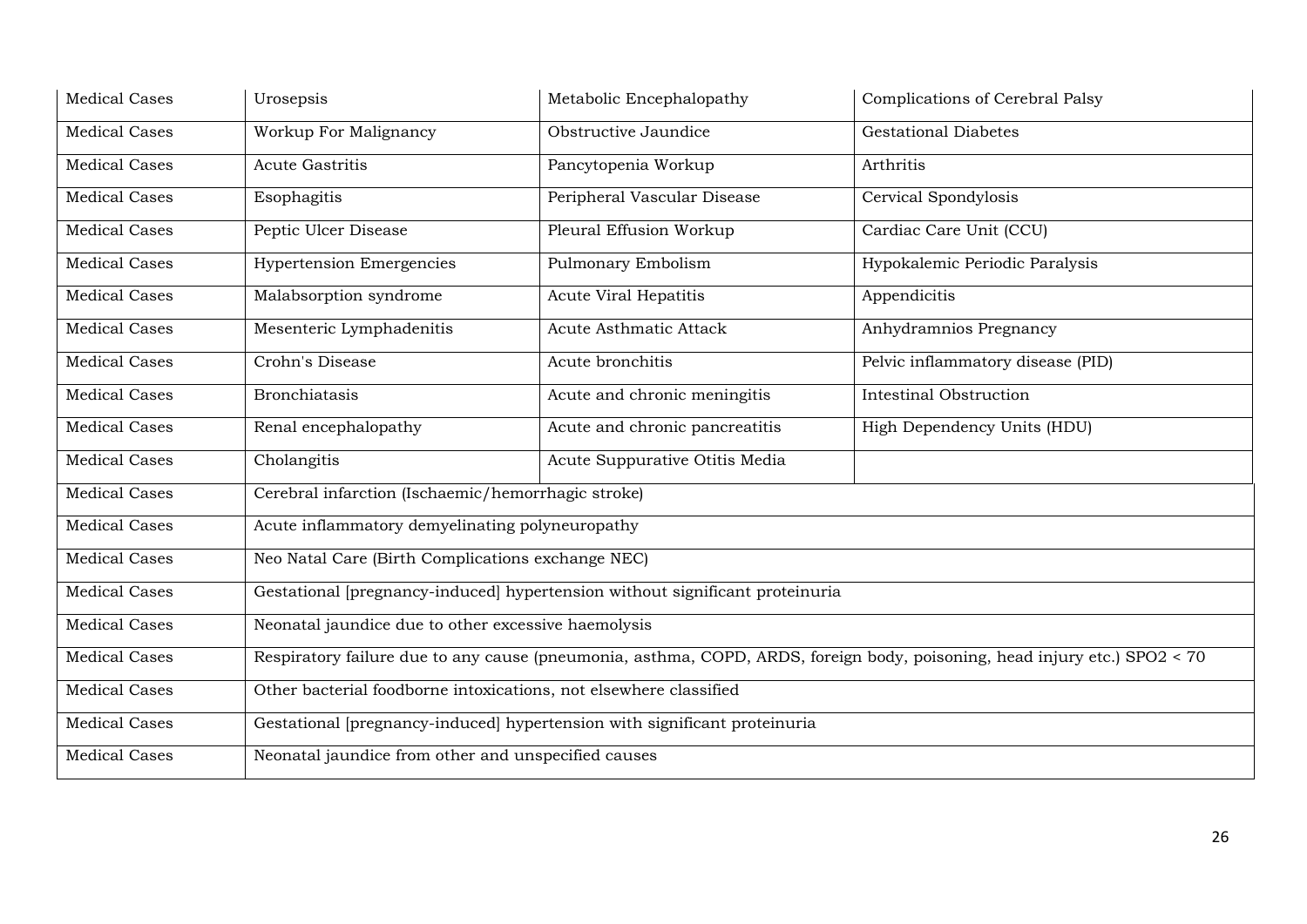| <b>Medical Cases</b> | Respiratory tuberculosis, bacteriologically and histologically confirmed |                                   |                                            |  |
|----------------------|--------------------------------------------------------------------------|-----------------------------------|--------------------------------------------|--|
| <b>Medical Cases</b> | Intracerebral haemorrhage                                                | Acute organophosphorus poisoning  | Plasmodium Vivax malaria                   |  |
| <b>Medical Cases</b> | Heart Failure                                                            | Acutre excaberation of COPD       |                                            |  |
| <b>Medical Cases</b> | Acute and subacute endocarditis                                          | Malaria (severe/cerebral)         | Other bacterial intestinal infections      |  |
| <b>Medical Cases</b> | Gullian bar syndrome                                                     | Heat stroke                       | Dengue fever [classical dengue]            |  |
| <b>Medical Cases</b> | Nephrotic syndrome                                                       | HIV with complications            | Dengue haemorrhagic fever                  |  |
| <b>Medical Cases</b> | Emphysema                                                                | Hydrocephalus                     | Plasmodium falciparum malaria              |  |
| <b>Medical Cases</b> | Glomerulonephritis                                                       | Hyperosmolar Non-Ketotic coma     | Pneumonia due to Streptococcus pneumoniae  |  |
| <b>Medical Cases</b> | Tetanus                                                                  | Liver abscess                     | Pneumonia due to Haemophilus influenzae    |  |
| <b>Medical Cases</b> | Acute renal failure                                                      | Lung abscess/ Empyema             | Celiac Disease                             |  |
| <b>Medical Cases</b> | Birth Asphysia                                                           | Pericardial/ Pleural tuberculosis | Simple and mucopurulent chronic bronchitis |  |
| <b>Medical Cases</b> | Intensive Care Unit - ICU                                                | Acute/ Chronic diarrohea          | Upper GI bleeding (conservative)           |  |
| <b>Medical Cases</b> | Ventilator                                                               | Plasmapheresis (pre-auth)         | Amoebiasis                                 |  |
| <b>Medical Cases</b> | <b>CKD Conservative Rx</b>                                               | Pyrexia of unknown origin         | GBS (Guillian Barre Syndrome)              |  |
| <b>Medical Cases</b> | Rheumatic Heart Disease                                                  | Renal colic                       | AFI (Acute febrile illness)                |  |
| <b>Medical Cases</b> | <b>Acute Gastroentritis</b>                                              | Severe sepsis/Septic shock        | Sheehan Syndrome Conservative Rx           |  |
| <b>Medical Cases</b> | Septic Wound Infection                                                   | Seizures                          | Pneumonia / LRTI                           |  |
| <b>Medical Cases</b> | Traumatic Optic Neuropathy                                               | Severe anemia $HB < 6.0$          | Pneumothorax                               |  |
| <b>Medical Cases</b> | Workup for Splenomegaly                                                  | Sickle cell Anemia                | Acute Cholecystitis                        |  |
| <b>Medical Cases</b> | Ascites Workup                                                           | Snake bite                        | Dysfunctional Uterine Bleeding (DUB)       |  |
| <b>Medical Cases</b> | Amyloidosis                                                              | Systematic lupus erythematosus    | Cellulitis                                 |  |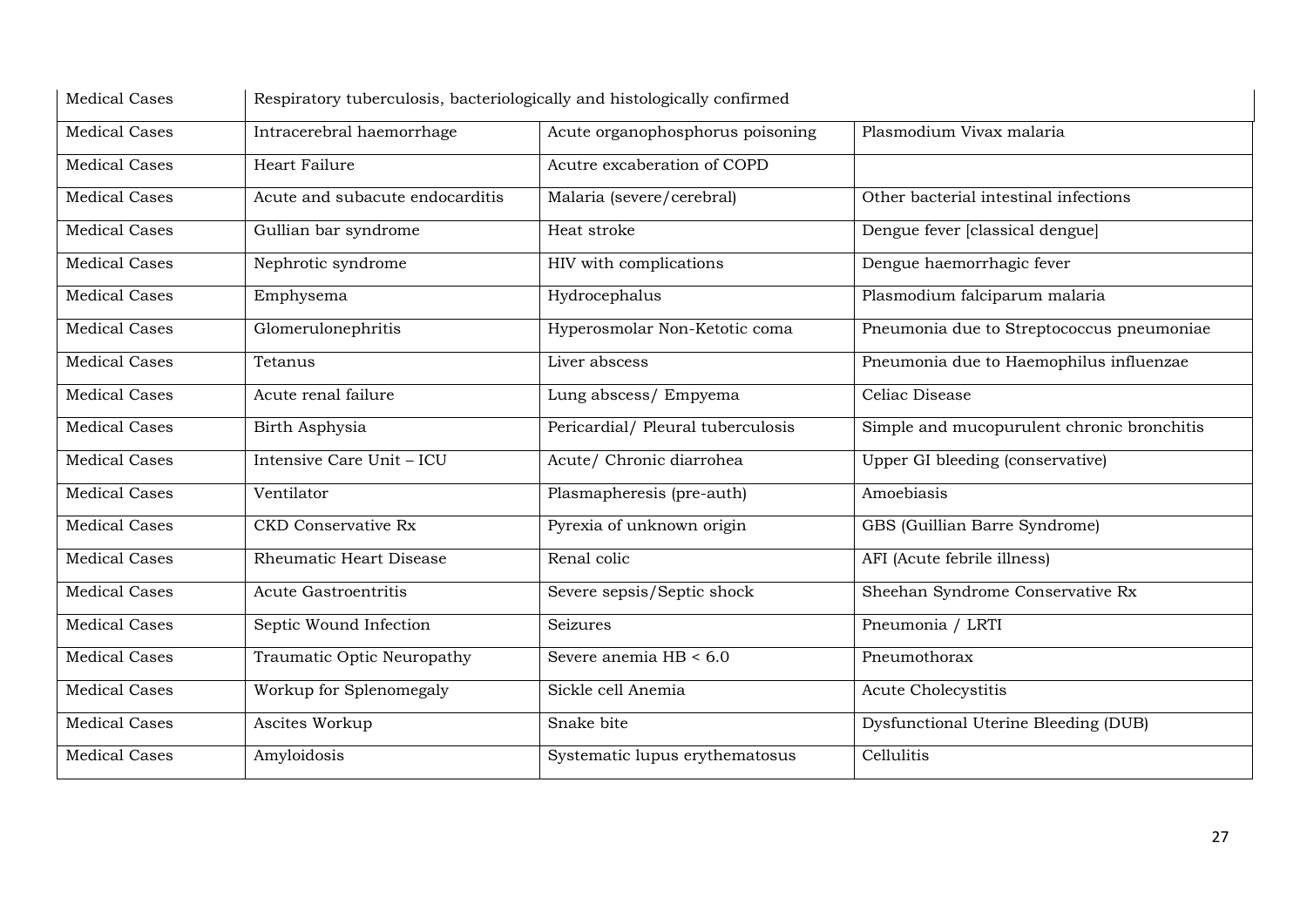| <b>Medical Cases</b> | Biliary Colic / Choledocholithiasis | Type 1/2 respiratory failure SPO2<70      | Vasculitis                           |
|----------------------|-------------------------------------|-------------------------------------------|--------------------------------------|
| Neuro-surgery        | Encephalocele                       | Craniotomy for Tumors                     | Trans Sphenoidal                     |
| Neuro-surgery        | Carotid Endartrectomy               | Lumbosacral Spine Surgery (RTA)           | Cervical Ribs - Bilateral            |
| Neuro-surgery        | Cranioplasty                        | <b>Pedicle Screw Fixation</b>             | Haematoma - Brain (hypertensive)     |
| Neuro-surgery        | Duroplasty                          | Endoscopic Third Ventriculostomy<br>(ETV) | Haematoma (Child irritable subdural) |
| Neuro-surgery        | Posterior Fossa - Decompression     | Anneurysm Surgery                         | Neurolysis                           |
| Neuro-surgery        | Repair & Transposition Nerve        | Cerebrospinal Fluid (CSF) Rhinorrohea     | Spina Bifida - Large - Repair        |
| Neuro-surgery        | Spine - Extradural Tumour           | Laminectomy with Fusion                   | Spina Bifida - Small - Repair        |
| Neuro-surgery        | Spine - Intramedullar Tumour        | Lumbar Disc                               | <b>Temporal Rhizotomy</b>            |
| Neuro-surgery        | Tumours - Supratentorial            | Meningocele – Anterior                    | Peripheral Neurectomy (Tirgeminal)   |
| Neuro-surgery        | Tumours Meninges - Posterior        | Meningocele - Lumbar                      | Carpal Tunnel Release                |
| Neuro-surgery        | <b>Brain Biopsy</b>                 | Microdiscectomy - Cervical                | Cervical Ribs - Unilateral           |
| Neuro-surgery        | Subdural Tapping                    | Microdiscectomy - Lumber                  | Local Neurectomy                     |
| Neuro-surgery        | Twist Drill Craniostomy             | Spine - Decompression and Fusion          | Peripheral Nerve Surgery             |
| Neuro-surgery        |                                     | Spine - Disc Cervical/Lumber              | Spine - Canal Stenosis               |
| Neuro-surgery        | Burr hole                           | Subdural aspiration                       | Ventricular Puncture                 |
| Neuro-surgery        | Craniostenosis                      | Nerve Biopsy excluding Hensens            | R.F. Lesion for Trigeminal Neuralgia |
| Neuro-surgery        | Haematoma - Brain (head injuries)   | Peritoneal Shunt                          | Artierovenous Malformation Excision  |
| Neuro-surgery        | Spine - Intradural Tumour           | Meningococle Ocipital                     | EVD (External Venticular Drian)      |
| Neuro-surgery        | Tumours Meninges - Gocussa          | VP Shunt                                  | <b>Depressed Fracture</b>            |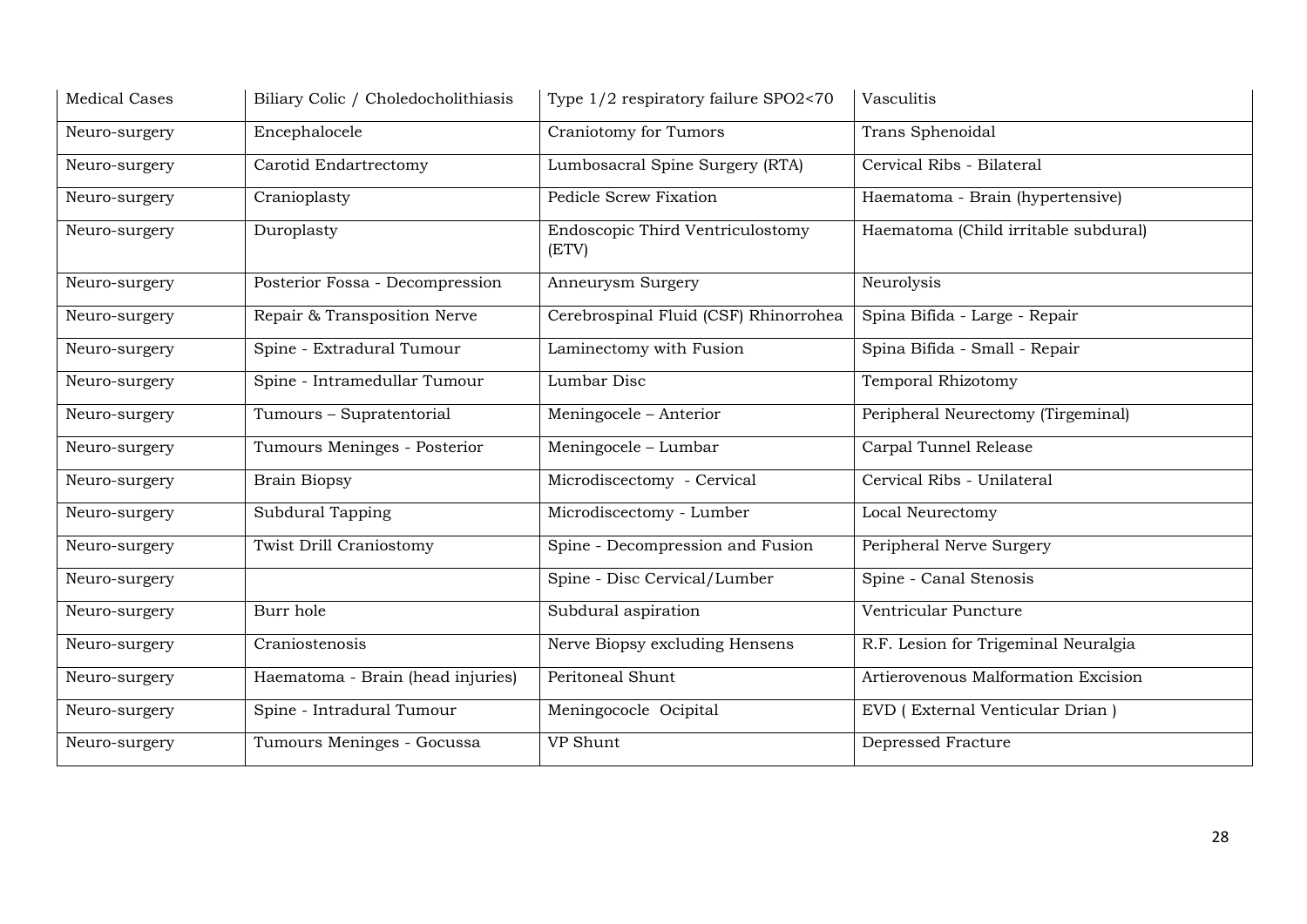| Neuro-surgery |                                                                                             | Corpectomy with bone grafting and plating |                            |  |
|---------------|---------------------------------------------------------------------------------------------|-------------------------------------------|----------------------------|--|
| Nose          | Fracture reduction nose with septal correction                                              |                                           |                            |  |
| Nose          |                                                                                             | Dacryocystorhinostomy (DCR)               | Rhinoplasty                |  |
| Nose          | Fracture - setting maxilla                                                                  | Ethmoidectomy - External                  | Septoplasty                |  |
| Nose          | Fracture - setting nasal bone                                                               | Functional Endoscopic Sinus (FESS)        | Sinus Antroscopy           |  |
| Nose          | Nasal Cautery                                                                               | Intra Nasal Ethmoidectomy                 | Submucos resection         |  |
| Nose          | Antrostomy Bilateral                                                                        | Nasal polypectomy                         | Trans Antral Ethmoidectomy |  |
| Nose          | Antrostomy Unilateral                                                                       | Turbinectomy Partial - Bilateral          | Angiofibrom Exision        |  |
| Nose          | Cryosurgery                                                                                 | Turbinectomy Partial - Unilateral         | Intranasal Diathermy       |  |
| Nose          | Rhinorrhoea - Repair                                                                        | Radical fronto ethmo sphenodectomy        | Lateral Rhinotomy          |  |
| Oncology      | Thyroid CA Follow up: DTC (NMMI) 3 or 6 monthly                                             |                                           |                            |  |
| Oncology      | Urinary System - Renal Scan with DMSA (Cortical Imaging)                                    |                                           |                            |  |
| Oncology      | Thyroid CA Follow up: DTC (NMMI) Baseline / Recurrence                                      |                                           |                            |  |
| Oncology      | I-131 Therapy Thyroid Carcinoma:DTC(NMMI) (up to 120mCi)                                    |                                           |                            |  |
| Oncology      | I-131 Therapy Thyroid Carcinoma:DTC(NMMI) (greater than 120mCi)                             |                                           |                            |  |
| Oncology      | Radionuclide Therapies - I-131 Therapy for Thyrotoxicosis                                   |                                           |                            |  |
| Oncology      | Cardiovascular System - MIBI Rest Scan: Viability & Perfusion                               |                                           |                            |  |
| Oncology      | Cardiovascular System - Myocardial Perfusion with Sestamibi                                 |                                           |                            |  |
| Oncology      | Diagnostic Gamma Imaging - Skeletal System - Bone Scan                                      |                                           |                            |  |
| Oncology      | Carcinoma lip - Wedge excision<br>Fungal Granuloma<br>Radical Cystectomy with Ileal Conduit |                                           |                            |  |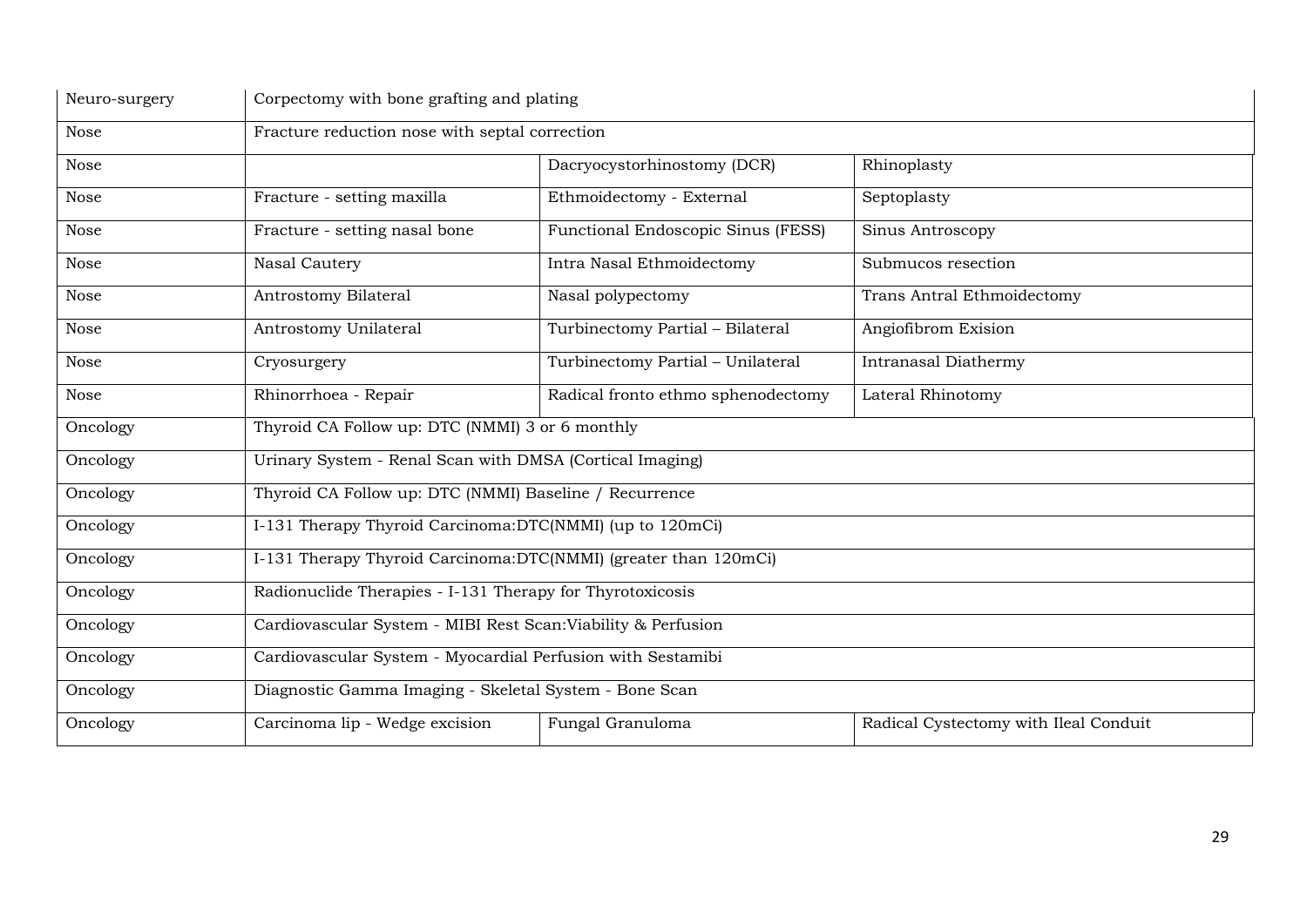| Oncology      | Chemotherapy - Per sitting                                         | Thyroid CA Follow up: DTC (NMMI)<br>Yearly | Endocrine System - Thyroid Scan and Uptake  |  |  |
|---------------|--------------------------------------------------------------------|--------------------------------------------|---------------------------------------------|--|--|
| Oncology      | Malignant ovarian                                                  | Oncology - Radio Therapy                   | Thyroid CA Follow up: MTC (NMMI) Baseline   |  |  |
| Oncology      | Operation for Neoblastoma                                          | Oncology - Medical                         | Urinary System - Renal Scan with DTPA (GFR) |  |  |
| Oncology      | Radiotherapy - Per sitting                                         | Radiotherapy - Per Fraction - 3D           | Partial Subtotal Gastrectomy & Ulcer        |  |  |
| Oncology      | Chemotherapy                                                       | Excision Cartoid Body tumour               | Oncology - Surgery                          |  |  |
| Oncology      | Adenoma Excision                                                   | Oncology - Package rate per episode        | Oncology - Chemo Therapy                    |  |  |
| Oncology      | Squamous Cell Carcinoma                                            |                                            |                                             |  |  |
| Ophthalmology | Tumours of IRIS                                                    | Pterygium + Conjunctival Autograft         | Retinal Detachment Surgery (Partial)        |  |  |
| Ophthalmology | Perforating corneo - Scleral Injury                                | <b>Ectropion Correction</b>                | Trabeculectomy - Right                      |  |  |
| Ophthalmology | Cauterisation of ulcer/subconjuctival injection - both eye         |                                            |                                             |  |  |
| Ophthalmology | Cauterisation of ulcer/subconjuctival injection - One eye          |                                            |                                             |  |  |
| Ophthalmology | Intraocular Foreign Body Removal (Penetrated to Anterior Chamber)  |                                            |                                             |  |  |
| Ophthalmology | Cataract with IOL Phacoemulsification - Unilateral                 |                                            |                                             |  |  |
| Ophthalmology | Open Angle Glaucoma Surgery (trabeculectomy)                       |                                            |                                             |  |  |
| Ophthalmology | Intraocular Foreign Body Removal (Penetrated to Posterior Chamber) |                                            |                                             |  |  |
| Ophthalmology | Socket Reconstruction                                              | Enucleation without implant                | Dacryocystorhinostomy (DCR) with Intubation |  |  |
| Ophthalmology | Vitrectomy                                                         | Limbal Dermoid Removal                     | Corneal Perforation (Minor)                 |  |  |
| Ophthalmology | Vitrectomy + Retinal Detachment                                    | Pterygium (Day care)                       | Chalazion - one eye                         |  |  |
| Ophthalmology | Eviseration (With Impant)                                          | Small Tumour of Lid - Excision             | Conjuntival Melanoma                        |  |  |
| Ophthalmology | <b>Buckle Removal</b>                                              | Laser for retinopathy                      | Dacryocystectomy (DCY)                      |  |  |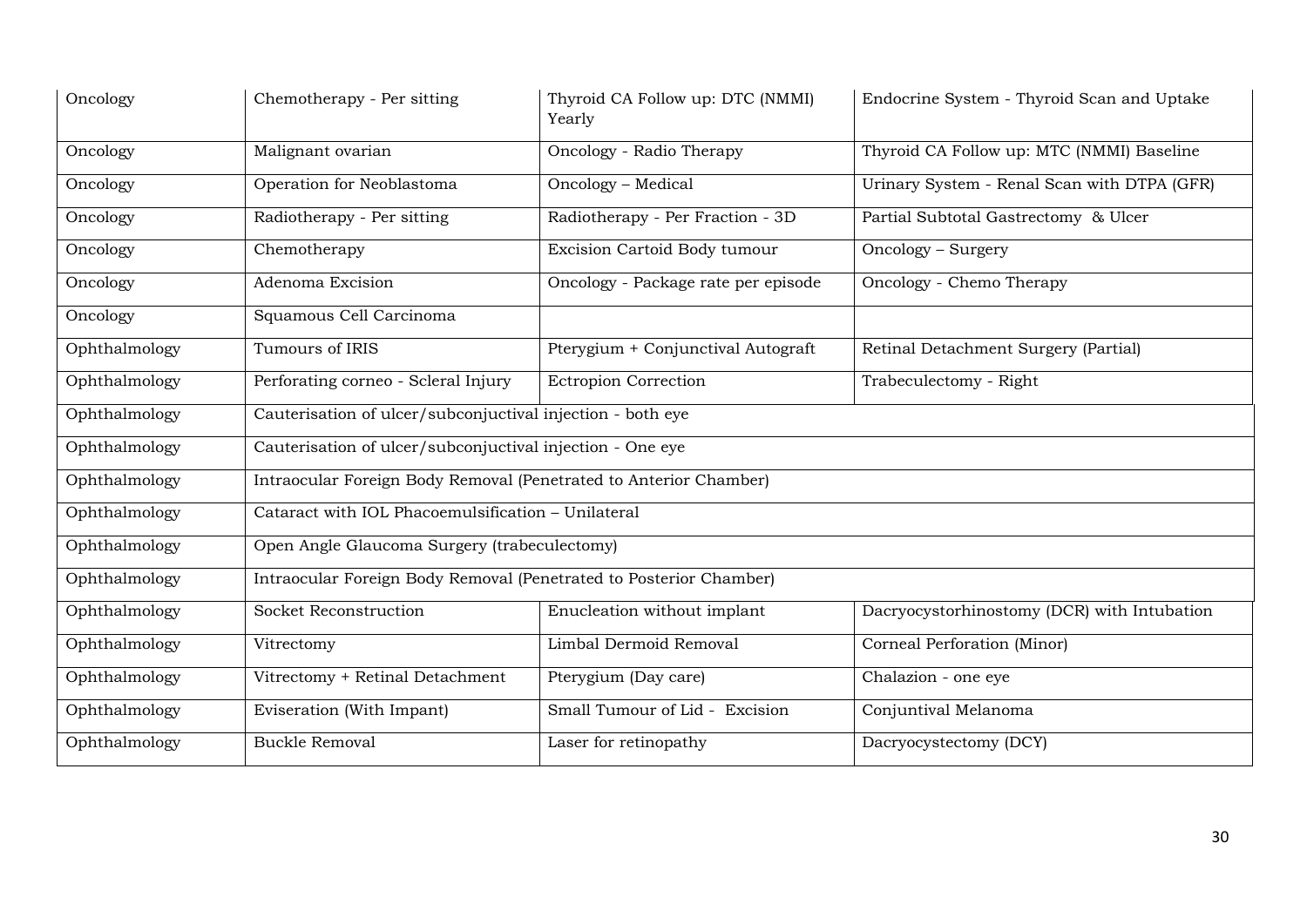| Ophthalmology       | Capsulotomy                                             | Lid tear                                            | DCR (Dacryocystorhinostomy)            |  |  |
|---------------------|---------------------------------------------------------|-----------------------------------------------------|----------------------------------------|--|--|
| Ophthalmology       | Cyclocryotherapy                                        | Squint correction                                   | Decompression of Optic nerve           |  |  |
| Ophthalmology       | Dacryocystectomy                                        | Abscess Drainage of Lid                             | Entropion correction                   |  |  |
| Ophthalmology       | Enuleation with Implant                                 | Canaliculo Dacryocysto Rhinostomy<br>(CDR)          | Epicantuhus correction (Trauma Only)   |  |  |
| Ophthalmology       | Exentration (With Implant)                              | Cataract (Unilateral)                               | Orbitotomy                             |  |  |
| Ophthalmology       | Ptosis (Sling Procedure)                                | Lensectomy                                          | Trabeculectomy                         |  |  |
| Ophthalmology       | Corneal Grafting                                        | Membranectomy                                       | Corneal Cross Linking                  |  |  |
| Ophthalmology       | Cyst                                                    | Anterior Chamber Reconstruction                     | Glaucoma surgeries Open Angle          |  |  |
| Ophthalmology       | Glaucoma surgeries Closed Angle                         | IRIS Prolapse - Repair                              | Corneal Perforation (Major)            |  |  |
| Ophthalmology       | Retinal Detachment Surgery Total                        | Enucleation (with implant)                          | Ptosis Internal Procedure              |  |  |
| Orthopedic / Rheum. | Acromion reconstruction                                 | Removal of Hip Implant                              | Hemi-Arthroplasty (Cemented) - Bipolar |  |  |
| Orthopedic / Rheum. | Bone Tumour and Reconstruction - Minor - Excision       |                                                     |                                        |  |  |
| Orthopedic / Rheum. | Amputation - Part of Toe and Fixation of K Wire         |                                                     |                                        |  |  |
| Orthopedic / Rheum. | Amputation - Wrist Axillary Node Dissection             |                                                     |                                        |  |  |
| Orthopedic / Rheum. |                                                         | Closed Reduction and Internal Fixation with K wire  |                                        |  |  |
| Orthopedic / Rheum. | Decompression and Stabilization with Steffiplate        |                                                     |                                        |  |  |
| Orthopedic / Rheum. |                                                         | Application of P.O.P. casts for Upper & Lower Limbs |                                        |  |  |
| Orthopedic / Rheum. | Anterior & Posterior Spine Fixation & Decompression     |                                                     |                                        |  |  |
| Orthopedic / Rheum. |                                                         | Bone Tumour and Reconstruction -Major - Excision    |                                        |  |  |
| Orthopedic / Rheum. | Open Reduction Internal Fixation (1 small bone or more) |                                                     |                                        |  |  |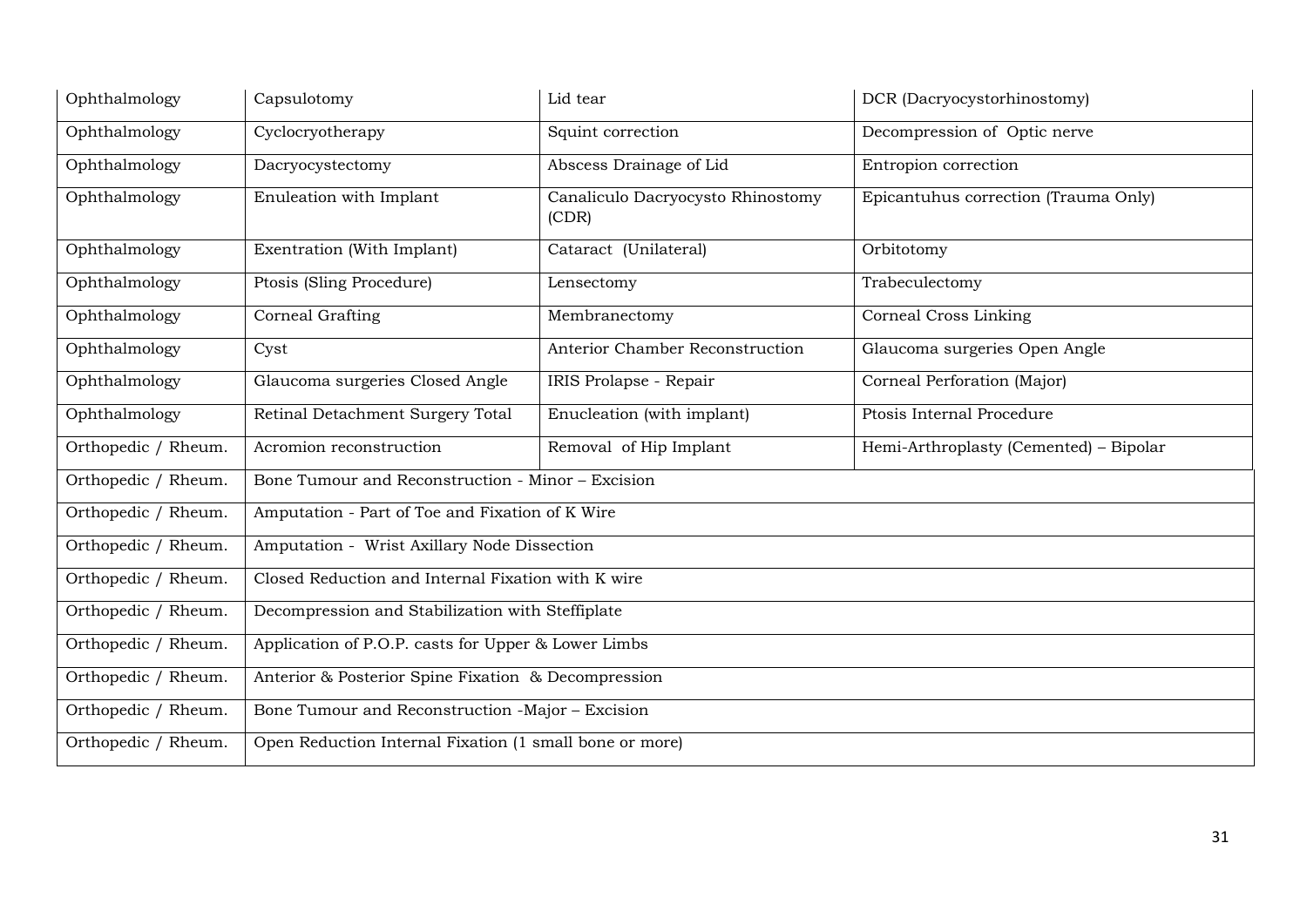| Orthopedic / Rheum. | Reduction of Fractures of Mandible & Maxilla - Eye Let Splinting  |                                                             |                                               |  |
|---------------------|-------------------------------------------------------------------|-------------------------------------------------------------|-----------------------------------------------|--|
| Orthopedic / Rheum. | Closed Reduction and Percutaneous Screw Fixation                  |                                                             |                                               |  |
| Orthopedic / Rheum. | Congenital Talipes Equinovarus (CTEV) - Unilateral                |                                                             |                                               |  |
| Orthopedic / Rheum. | Closed Reduction and Percuteneous Pinning                         |                                                             |                                               |  |
| Orthopedic / Rheum. | Congenital Talipes Equinovarus (CTEV) - Bilateral                 |                                                             |                                               |  |
| Orthopedic / Rheum. | Closed Reduction and Percutaneous Nailing                         |                                                             |                                               |  |
| Orthopedic / Rheum. | Reduction of Fractures of Mandible & Maxilla - Cast Netal Splints |                                                             |                                               |  |
| Orthopedic / Rheum. | Reduction of Fractures of Mandible & Maxilla - Gumming Splints    |                                                             |                                               |  |
| Orthopedic / Rheum. | Dymanic Hip Screw / Damage Control Surgery (DHS / DCS)            |                                                             |                                               |  |
| Orthopedic / Rheum. | Open Reduction Internal Fixation (Large Bone)                     |                                                             |                                               |  |
| Orthopedic / Rheum. | Knee Arthroscopy & Partial Meniscectomy                           |                                                             |                                               |  |
| Orthopedic / Rheum. | Arthroscopy (Arthroscopic Meniscus Repair/ Meniscectomy)          |                                                             |                                               |  |
| Orthopedic / Rheum. | Total Hip / Knee Replacement (Cemented) - Trauma Only             |                                                             |                                               |  |
| Orthopedic / Rheum. |                                                                   | Total Hip Replacement (Un-Cemented) - Trauma Only           |                                               |  |
| Orthopedic / Rheum. |                                                                   | ORIF + Bone Grafting (Complex) + (incl. removal of implant) |                                               |  |
| Orthopedic / Rheum. | Closed Reduction of Dislocation Elbow & Shoulder                  |                                                             |                                               |  |
| Orthopedic / Rheum. | Removal of Tension Band Wires Patella, Olecrenon                  |                                                             |                                               |  |
| Orthopedic / Rheum. | Amputation - Foot                                                 | Removal of One or More Screws                               | Total Elbow Replacement (Trauma Only)         |  |
| Orthopedic / Rheum. | Amputation - Wrist                                                | Removal of DHS                                              | Close Reduction of Fractures of Limb & P.O.P. |  |
| Orthopedic / Rheum. | Osteotomy -Long Bone                                              | Removal of IM Nail                                          | Debridement & Closure - Major                 |  |
| Orthopedic / Rheum. | Close Fixation - Foot Bones                                       | Amputation - Fore Arm                                       | Exostosis Small bones Excision                |  |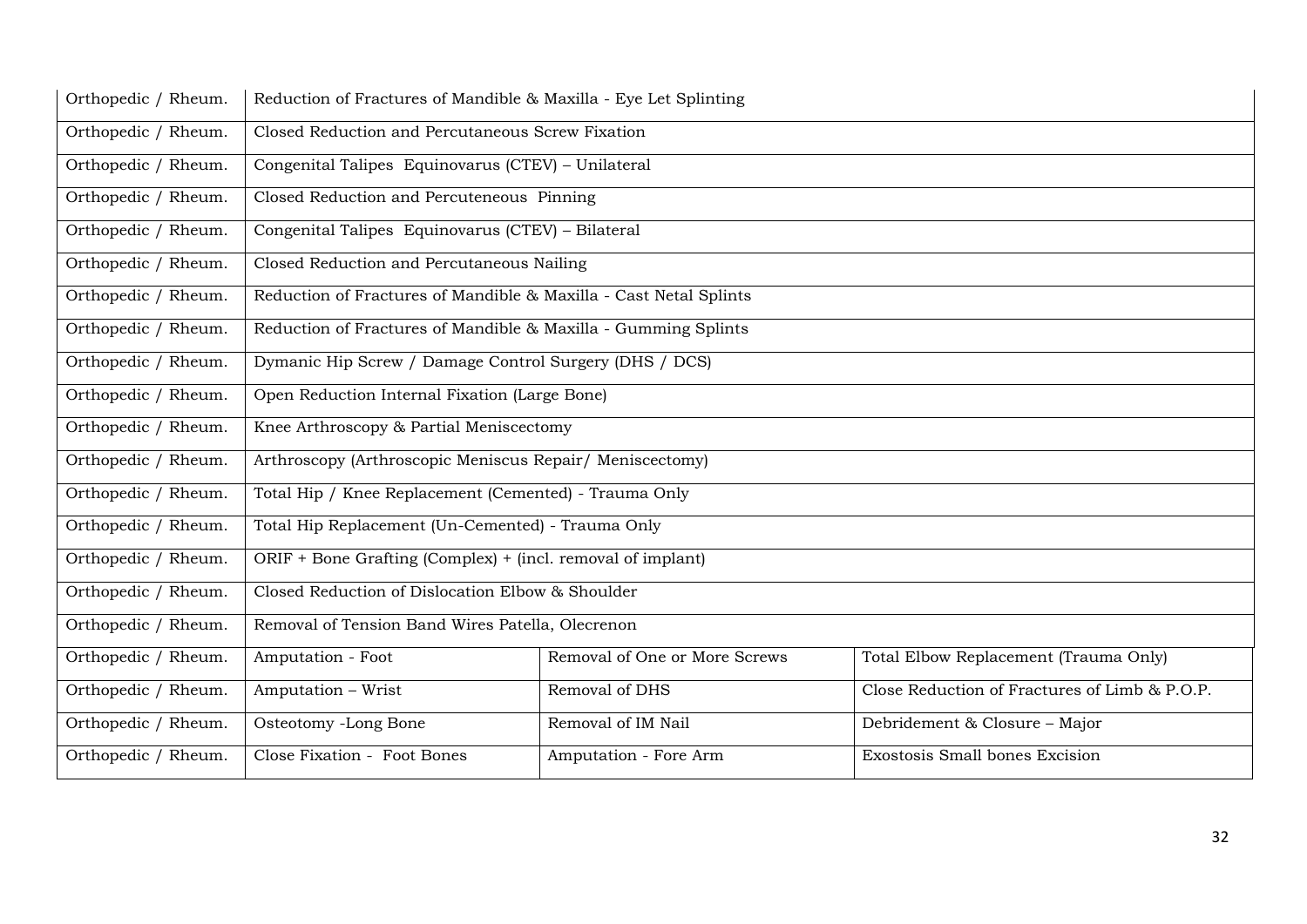| Orthopedic / Rheum. | Closed Interlocking Intermedullary | ORIF Ulna                                   | Fixater with Joint Arthrolysis               |
|---------------------|------------------------------------|---------------------------------------------|----------------------------------------------|
| Orthopedic / Rheum. | <b>Below Knee Amputation</b>       | Amputation - Ankle                          | Above Knee Amputation                        |
| Orthopedic / Rheum. | Tendon Grafting                    | Amputation - Arm                            | Patellectomy                                 |
| Orthopedic / Rheum. | Dupuytren Contracture              | Amputation - Forefoot                       | Reduction of Facial Fractures of Maxilla     |
| Orthopedic / Rheum. | ORIF Femoral Neck                  | External fixation - Long bone               | Leg Lengthening                              |
| Orthopedic / Rheum. | Hip Region Surgery                 | External fixation - Small bone              | Sequestrectomy of Long Bones                 |
| Orthopedic / Rheum. | Tension Band Wiring Patella        | Clavicle Surgery (With Impant)              | Tendo Achilles Tenotomy                      |
| Orthopedic / Rheum. | Pelvic Fracture - Fixation         | Closed Fixation - Hand Bones                | Tenotomy - Tendon Release / Repair           |
| Orthopedic / Rheum. | Reconstruction of ACL/PCL          | Closed Interlock Nailing + Bone<br>Grafting | Application of P.O.P. Spicas & Jackets       |
| Orthopedic / Rheum. | K Wire Fixation - Complex          | External fixation - Pelvis                  | Prepatellar Bursa and Repair of MCL of Knee  |
| Orthopedic / Rheum. | K Wire Fixation - Simple           | Fracture - Acetabulam                       | Internal Wire Fixation of Mandible & Maxilla |
| Orthopedic / Rheum. | Dynamic Hip Screw (DHS)            | ORIF Fibula                                 | Wound debridement under local anesthesia     |
| Orthopedic / Rheum. | ORIF Radius and Ulna (Combined)    | ORIF Humerus                                | Wound debridement under general anesthesia   |
| Orthopedic / Rheum. | ORIF Femur bone                    | <b>ORIF Radius</b>                          | MUA Manipulation Under (General) Anesthesia  |
| Orthopedic / Rheum. | ORIF Tibia and Fibula (Combined)   | <b>ORIF TIBIA</b>                           | Total Knee Replacement (Trauma Only)         |
| Orthopedic / Rheum. | Illizarove                         | Exostosis of Long Bone                      | Neurolysis                                   |
| Orthopedic / Rheum. | Removal of Illizarove              | Contractures Release                        | Osteotomy -Small Bone                        |
| Orthopedic / Rheum. | Fasciotomy                         | Hemi-Arthroplasty Cemented                  | Arthrodesis Ankle Triple                     |
| Orthopedic / Rheum. | Head Radius - Excision             | Hemi-Arthroplasty Uncemented                | Arthroplasty of Femur head - Excision        |
| Orthopedic / Rheum. | Joint Reconstruction               | Multiple Tendon Repair                      | Debridement & Closure - Minor                |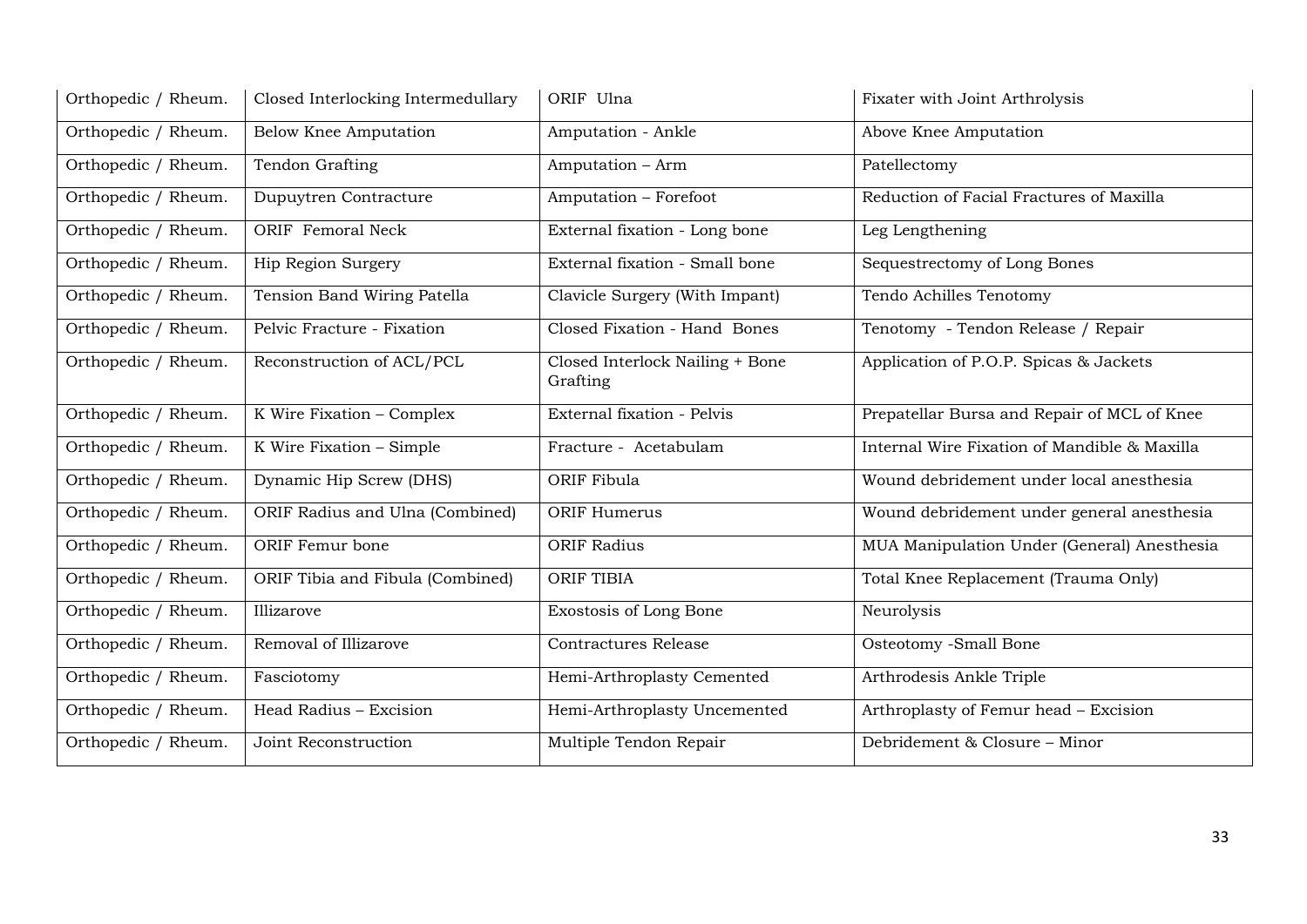| Orthopedic / Rheum. | Laminectomy                                    | Open Reduction of Small Joint          | Decompression and Spinal Fixation              |
|---------------------|------------------------------------------------|----------------------------------------|------------------------------------------------|
| Orthopedic / Rheum. | Arthoplasty Excision                           | Hip Spica (Close Reduction of Hip)     | Decompression of Carpal Tunnel Syndrome        |
| Orthopedic / Rheum. | Arthorotomy                                    | Internal Fixation Lateral Epicondyle   | Decompression Stabilization and Laminectomy    |
| Orthopedic / Rheum. | ORIF+Bone Grafting (Simple)                    | Elbow Reconstruction                   | Exploration Of Ulna Nerve (Decompression)      |
| Orthopedic / Rheum. | Removal of Rush Nail                           | Amputation Three or More Toe           | Closed Reduction of Dislocation Hip and Knee   |
| Orthopedic / Rheum. | Removal of External Fixator                    | Spinal Fusion More than 4 Levels       | ORIF-Pelvic Fracture/ Sacro Iliac Joint        |
| Orthopedic / Rheum. | Removal of Pin Fixator                         | Sequestrectomy of Small Bone           | Developmental Dislocation of Hip (DDH) Surgery |
| Orthopedic / Rheum. | Removal of One or more Plate                   | ORIF with K wires                      | Amputation Three or More Digits                |
| Orthopedic / Rheum. | Nerve Repair Surgery Lymphs                    | ORIF Humerus - Philos Locking Plate    | Amputation (One or Two) Toe                    |
| Orthopedic / Rheum. | Removal of K Wire                              | Amputation (One or Two) Digit          | Nerve Repair Surgery Digits                    |
| Orthopedic / Rheum. | Synovectomy                                    | Arthrodesis - Shoulder Hip & Knee      | Tendon Nerve Surgery of Foot                   |
| Orthopedic / Rheum. | Arthrodesis of Ankle (With Implant)            | Skin Grafting - Minor (Post Traumatic) | Hemi-Arthroplasty (Uncemented) - Bipolar       |
| Orthopedic / Rheum. |                                                | Skin Grafting - Major (Post Traumatic) |                                                |
| Paediatric          | Paeds. Closure Colostomy                       | Anal Transposition for Ectopic Anus    | Chordee Correction                             |
| Paediatric          | Colectomy                                      | Hernia-Inguinal -Unilateral            | Hernia - Diaphragmatic                         |
| Paediatric          | Gastrostomy                                    | Meniscectomy                           | Hernia-Inguinal - Bilateral                    |
| Paediatric          | Resection & Anastamosis of<br>Intestine        | Nephrolithotomy                        | Meckel's Diverticulectomy                      |
| Paediatric          | Hirschsprung Disease (Duhamel<br>Pull Through) | Orchidopexy - Unilateral               | Orchidopexy - Bilateral                        |
| Paediatric          | Imperferate Anus                               | Pyelolithotomy                         | Pyeloplasty                                    |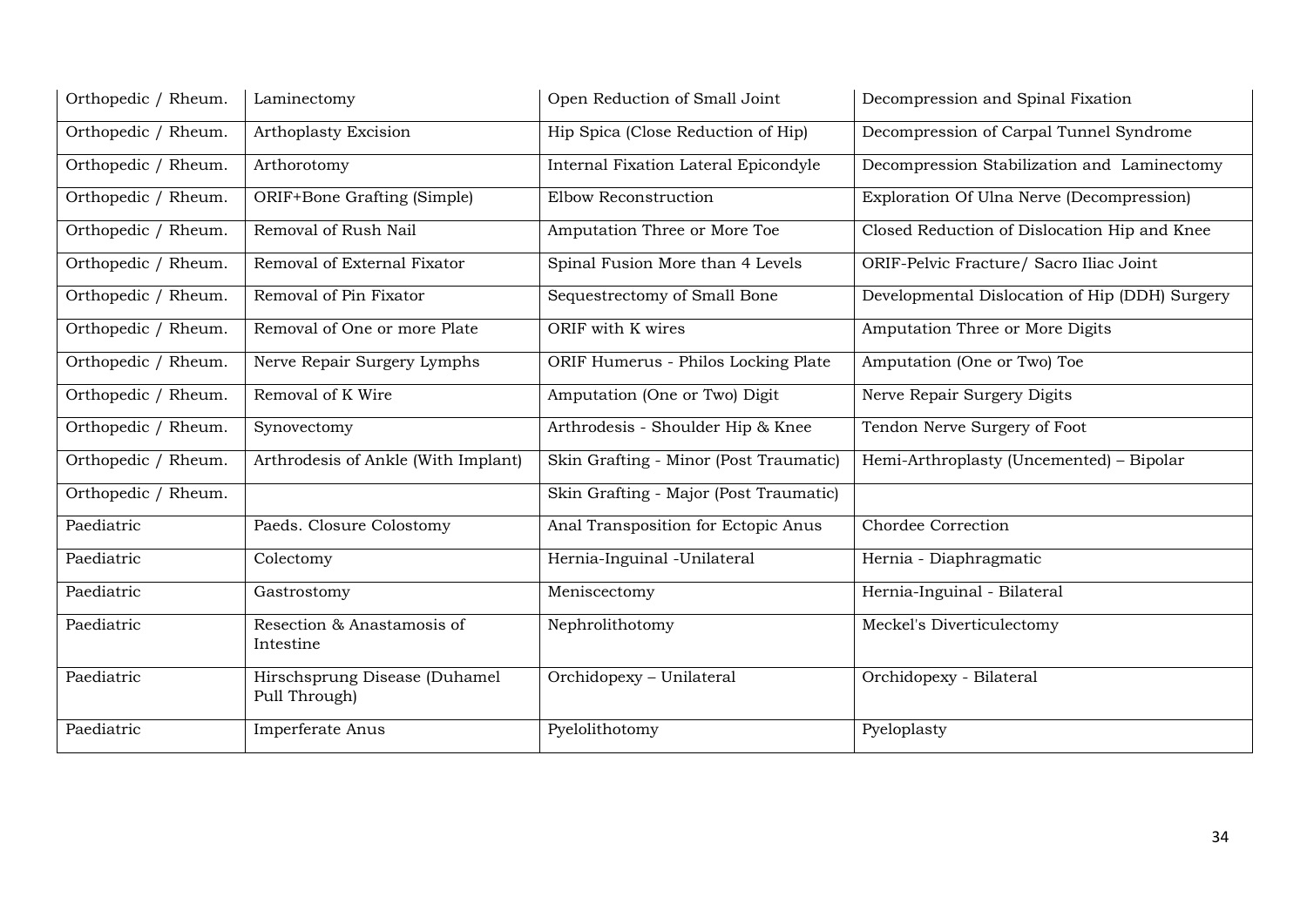| Paediatric         | Tracheo Esophageal Fistula              | Pyloric Stenosis (Ramsted OP)              | Rectal Polyp                                  |
|--------------------|-----------------------------------------|--------------------------------------------|-----------------------------------------------|
| Paediatric         | Abdomino Perioneal (Exomphalos)         | <b>Torsion Testis</b>                      | Ureterotomy                                   |
| Paediatric         | Anal Dilatation                         | Urethroplasty                              | Vesicostomy                                   |
| Paeds Cardiology   | Atrial Septal Defect (ASD)              | Partial AV (Atrioventricular) Canal        | RVOT + PDA Stening                            |
| Paeds Cardiology   | Tetralogy of Fallot (TOF)               | Coarctation of Aorta Stenting              | PDA Device Closure                            |
| Paeds Cardiology   | Complete AV (Atrioventricular)<br>Canal | Ventricular Septal Defect (VSD)            |                                               |
| Prosth / Orthotics | Knee Disarticulation Prosthesis         | Trans Tibia Prosthesis                     | Partial Foot Prosthesis                       |
| Prosth / Orthotics | <b>Trans Radial Prosthesis</b>          | <b>Trans Femoral Prosthesis</b>            |                                               |
| Tertiary/Priority  | Arteriovenous (AV) Fistula              | Double Lumen Catheter                      | Trans Arterial Chemo Embolization (TACE)      |
| Tertiary/Priority  | Dialysis                                | Organ Failure - Cardio pulmonary Rx        | Organe Failure - Renal treatment /day charges |
| Throat             | Parapharyngeal -Tumour excision         | Excision of Branchial Cyst                 | Tonsillectomy - Bilateral                     |
| Throat             | <b>Total Glossectomy</b>                | Excision of Cystic Hygroma Major           | <b>Total Parotidectomy</b>                    |
| Throat             | Partial Glossectomy                     | Excision of the Maxilla                    | Uvulophanyngo Plasty                          |
| Throat             | Sialectomy                              | Palatopharyngoplasty                       | Cleft palate repair                           |
| Throat             | Excision of Keloid Neck                 | Parotidectomy - Radical Total              | <b>Excision of Branchial Sinus</b>            |
| Throat             | Quinsy Drainage under GA                | Removal of Submandibular Salivary<br>gland | Excision of Cystic Hygroma Extensive          |
| Throat             | Adeno Tonsillectomy                     | Adenoidectomy                              | Excision of Cystic Hygroma Minor              |
| Throat             | Pharyngeal diverticulum's Excision      | Tonsillectomy + Myrinogotomy               | Excision of the Mandible Segmental            |
| Throat             | Parapharyngeal Abscess - Drainage       | Laryngectomy                               | Hemiglossectomy                               |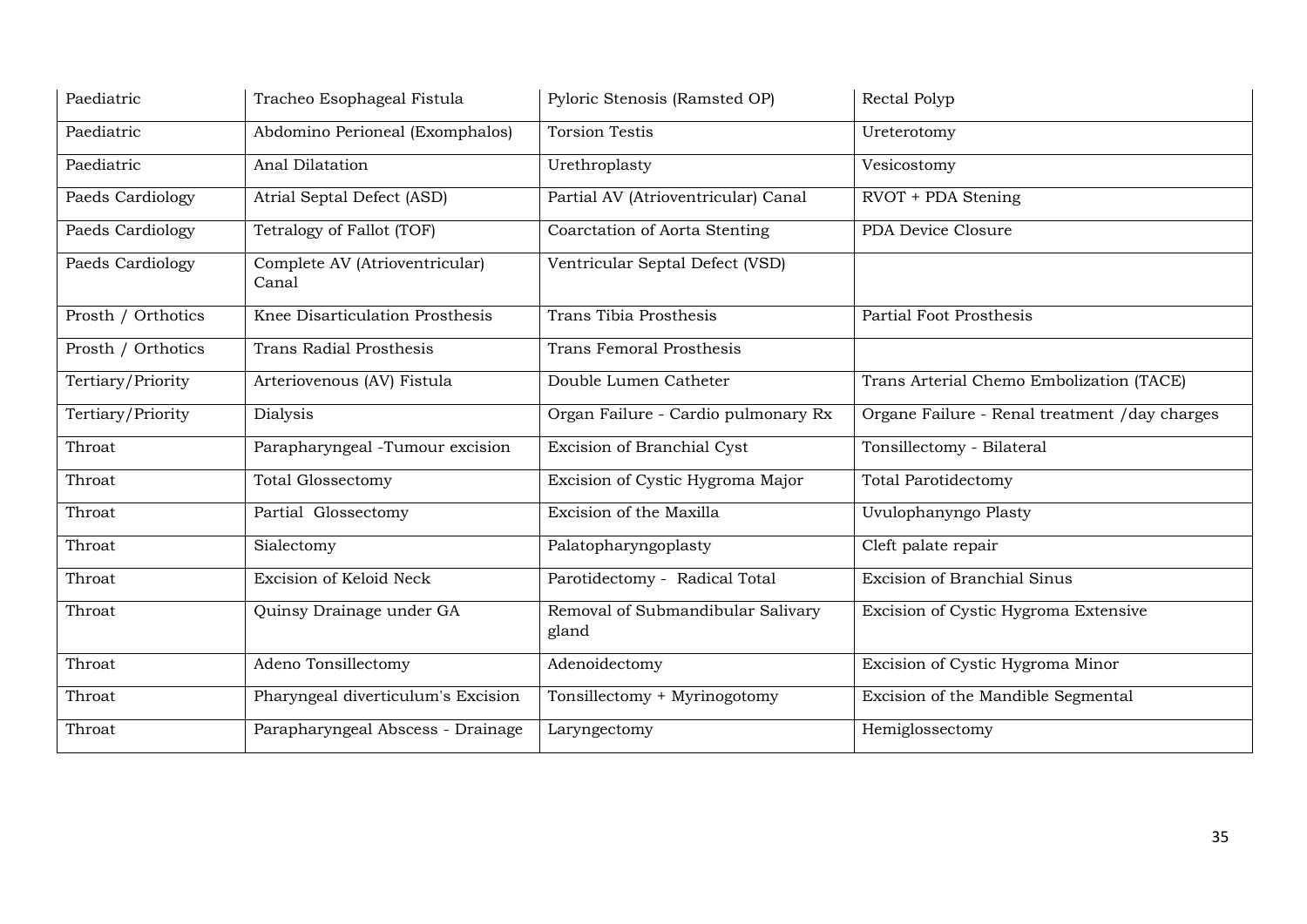| Throat  | Release of Tongue tie              | Parapharyngeal - Exploration                         | Parotidectomy - Superficial                   |
|---------|------------------------------------|------------------------------------------------------|-----------------------------------------------|
| Throat  | Thyroglossal Cyst - Excision       | Retro pharyngeal abscess - Drainage                  | Ranula excision                               |
| Throat  | Tonsillectomy - Unilateral         | Tonsillectomy + Styloidectomy                        | Torticollis                                   |
| Urology | <b>Bladder Tumour (Fulgration)</b> | Ureteroscopy Urethroplasty                           | Suprapubic Drainage - Closed                  |
| Urology | <b>Torsion Testis</b>              | <b>Urethral Dilatation</b>                           | Retrograde IntraRenal Surgery (RIRS) - Tumour |
| Urology | Kidney Transplant                  | Ureteric Catheterization - Cystoscopy                | Pyeloplasty                                   |
| Urology | V V F Repair                       | Uretrostomy (Cutanie)                                | Cysto-Urethroscopy and proceed                |
| Urology | Vesico uretero Reflux - Bilateral  | URS (Ureteroscopic stone Removal)                    | TURP (Trans-Urethral Resection of Prostate)   |
| Urology | Vesico Uretero Reflux - Unilateral | URS Extraction of Stone Ureter -<br><b>Bilateral</b> | Correction of Extrophy of Bladder             |
| Urology | Vesicolithotomy                    | URS with DJ Stenting With ESWL                       | Cystolithotomy                                |
| Urology | <b>TURP</b>                        | VIU (Visual Internal Urethrotomy)                    | Drainage of Perinepheric Abscess              |
| Urology | <b>Ureteral Stents Removal</b>     | VIU for Stricture Urethra                            | Cystolitholapaxy                              |
| Urology | Nephrectomy                        | Varicocele                                           | PCNL (Percutaneous nephro lithotomy)          |
| Urology | Operation for Injury of Bladder    | Bilateral Laproscopic Pyelolithotomy                 | Urachal Cyst                                  |
| Urology | Partial Cystectomy                 | Excision of Renal Cyst                               | Hypospadias Repair                            |
| Urology | Partial Nephrectomy                | Litholapexy                                          | Lithotripsy                                   |
| Urology | Pyelolithotomy                     | Meatoplasty                                          | Nephrostomy (Percutaneous)                    |
| Urology | Radical Nephrectomy                | Nephro Uretrectomy                                   | Repair of Ureterocele                         |
| Urology | Suprapubic Cystostomy - Open       | Post Urethral Valve                                  | Retropubic Prostatectomy                      |
| Urology | Repair of Tunica Albuginea         | Reimplanation of Urethra                             | Open Nephrostomy with Tube                    |